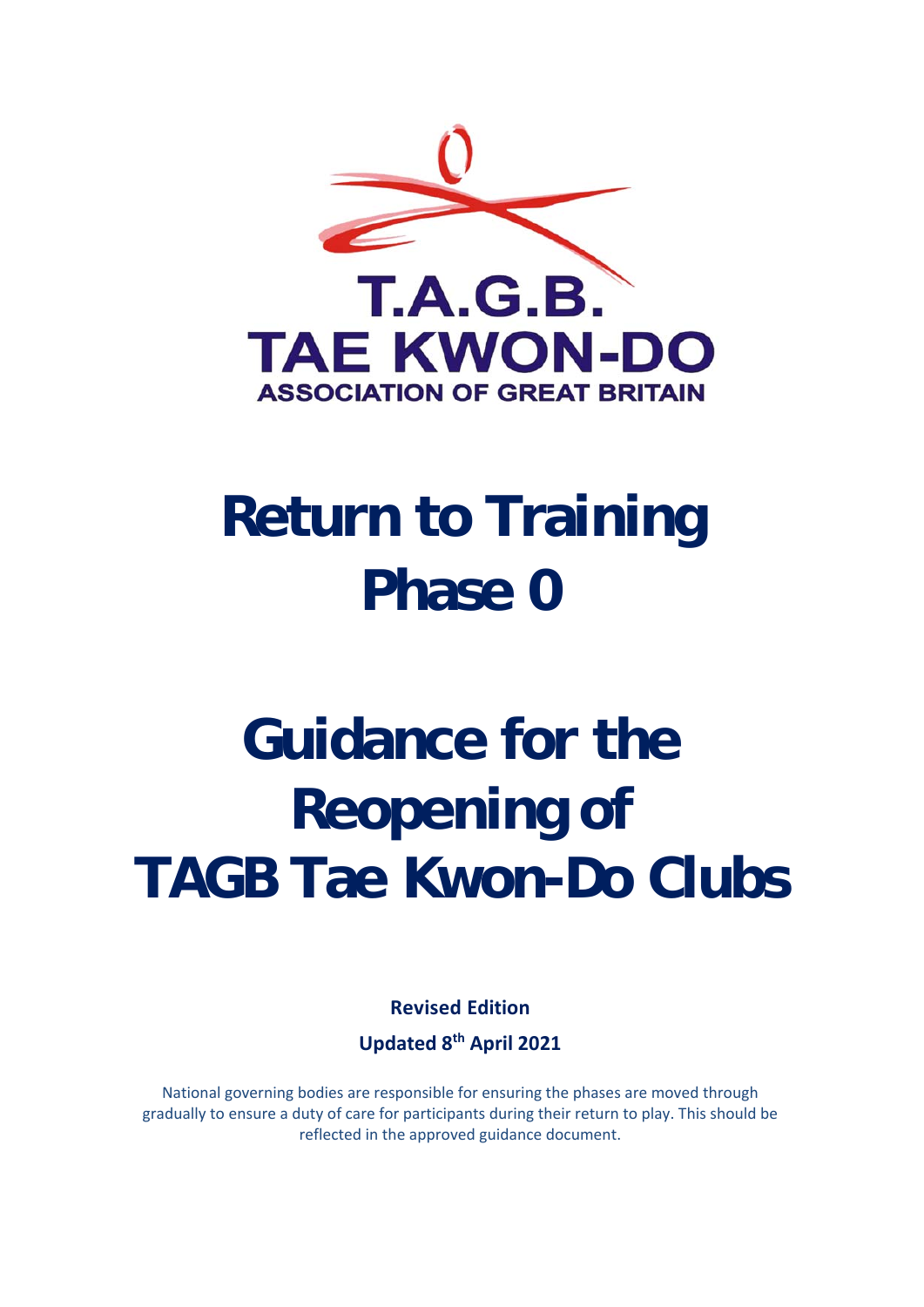## **Contents**

- **1. Introduction**
- **2. Understanding the Covid‐19 Virus**
- **3. Government & General Advice**
- **4. Principles to Safeguard Health**
- **5. When can I Reopen my Club?**
	- **i. If you own or are a tenant in a venue**
	- **ii. If you Hire sports halls or other community venues**
- **6. Guidelines for Conducting Covid‐19 Risk Assessments**
- **7. Template for Covid‐19 Risk Assessments**
- **8. Guidelines to prepare a Covid‐19 Implementation Plan**
- **9. Template for Covid‐19 Implementation Plan**
- **10. Covid‐19 First Aid Protocol**
- **11. What could a good Covid‐19 secure club look like?**
- **12. The New Normal…Delivering Tae Kwon‐Do differently?**
- **13. Covid‐19 Incident Response**
- **14. Summary**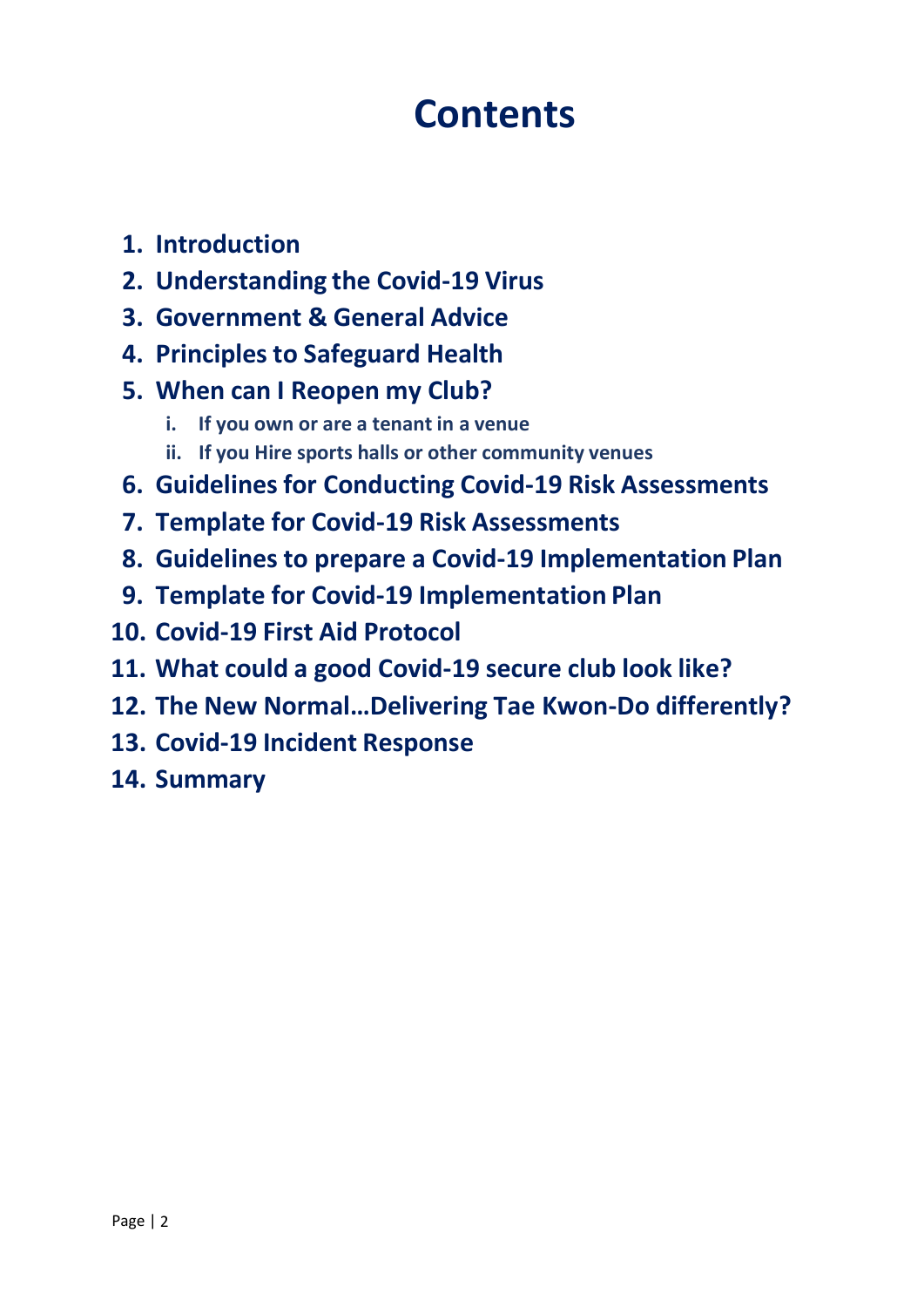## **1. INTRODUCTION**

TAGB Tae Kwon‐Do members, like everyone else in the nation, have been affected in some way by the Covid-19 pandemic.

Some have been exposed to the virus itself and many are struggling with physical and mental wellbeing challenges due to the lockdown, not to mention the financial impacts due to the closure of all clubs and cancellation of events.

One of the biggest questions is always "when can we reopen our classes and how?"

This document aims to guide TAGB Tae Kwon‐Do Clubs through this process and sets out a series of proportionate and appropriate common-sense measures based on the current Combat Sports Framework guidance coming from government, that clubs and coaches must implement, when thinking about restarting Tae Kwon‐Do training.

We also appreciate that not everyone will have the ability to restart as the restrictions still make it too difficult to do so.

Whatever coaches and clubs do, must adhere to the principles of safeguarding people's health at all times and adhering to the very latest regulations set out by government regarding health, social distancing and hygiene. It might be a good idea to appoint someone within your club structure as a Covid‐19 lead and central point of contact to keep abreast of the changing situation and to inform your members.

**The most up to date general government advice can be found here:**

https://www.gov.uk/guidance/coronavirus-covid-19-grassroots-sports-guidance-for-safe-provisionincluding‐team‐sport‐contact‐combat‐sport‐and‐organised‐sport‐events

**The advice contained within this document is not definitive, and you should always refer to the most recent government guidelines.**

**For the avoidance of doubt – this document is based on guidance coming from the Westminster government applying to England.**

**Those living and operating clubs in Scotland, Wales, Northern Ireland, Gibraltar & Isle of Man should also factor any differences in government policy that may be slightly different to this document.**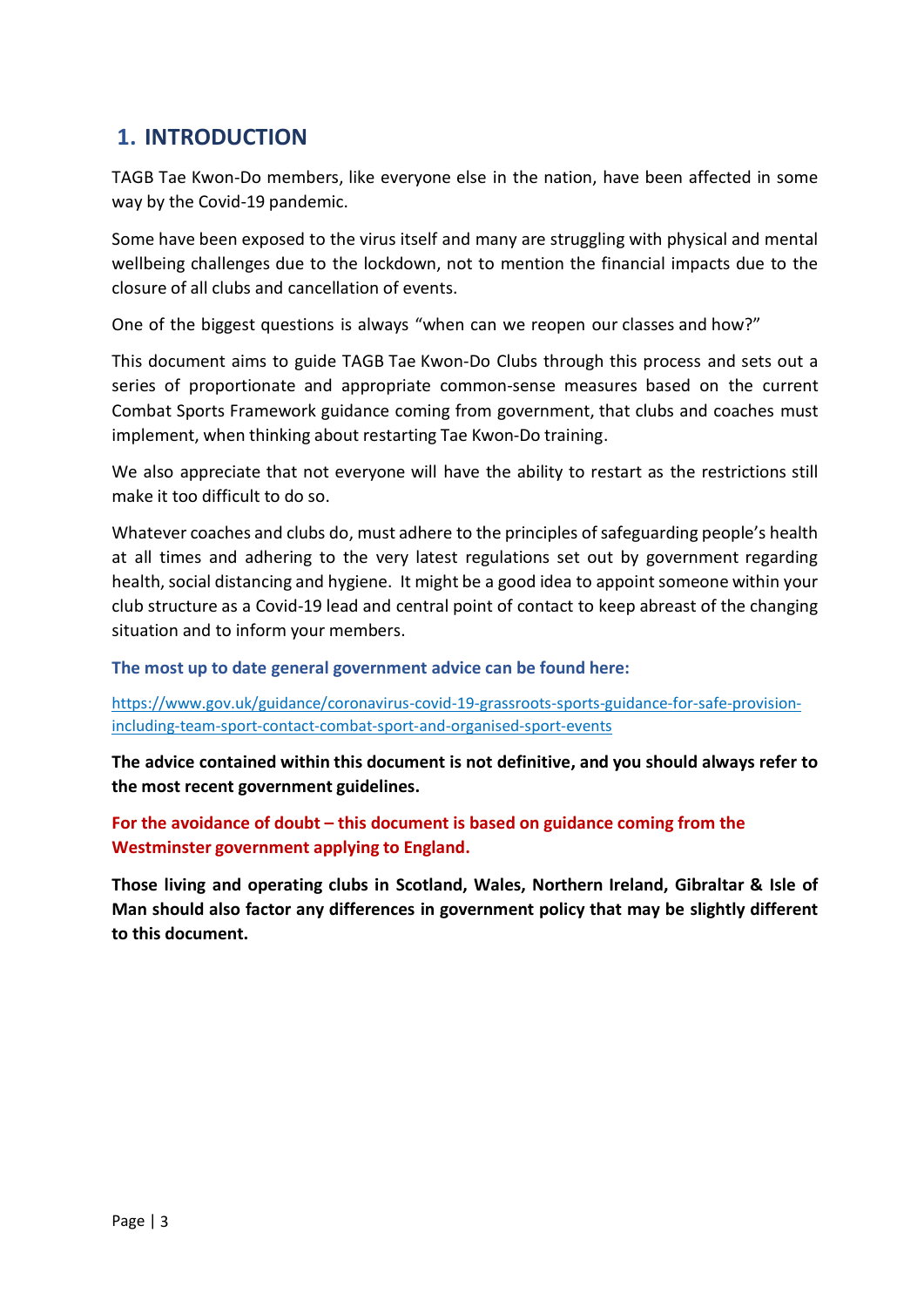## **2. UNDERSTANDING COVID‐19**

#### **Key facts from the government on Covid‐19:**

- Covid‐19 is a **highly contagious** virus that can spread from person to person easily.
- It **spreads through droplets coming from the nose or mouth**  when a person coughs, sneezes or exhales.
- Droplets can also land on **surfaces or objects (Fomite transmission**) which other people then touch, potentially passing on the virus when they touch their own eyes, nose or mouth.
- There is currently a number of **vaccines** for this virus but roll out is phased

**Common Symptoms of the Covid‐19 Virus (but not limited to) are as follows: ‐**

- A **High Temperature**
- A new, or **Repetitive Cough**
- Loss of, or change to **Taste and Smell**

**Any Coach or Member who has, or suspects they have, any of these symptoms MUST not come to the Club – they must self‐isolate in line with the latest UK Government instructions.**

**It is vital that everyone follows government guidance on track & trace measures to help prevent the spread of this virus. If you have any doubts, contact your GP by phone or local testing centre for further advice and further instructions.**

To find out more details or arrange a test go to: https://www.nhs.uk/conditions/coronavirus‐ covid‐19/testing‐and‐tracing/get‐an‐antigen‐test‐to‐check‐if‐you‐have‐coronavirus/

## **3. GOVERNMENT & GENERAL ADVICE**

There are a number of other websites you might find helpful, covering the following subjects in more detail. Click on the links to access.

- Government Coronavirus Guidelines Government Guidelines Coronavirus
- 
- help/coronavirus
- Government Cleaning Advice Cleaning in Non‐Healthcare Settings
- Sport England Coronavirus Advice https://www.sportengland.org/how-we-can-
- 

• Mental Health Advice from MIND Gov. Mental Health and Wellbeing Mind Wellbeing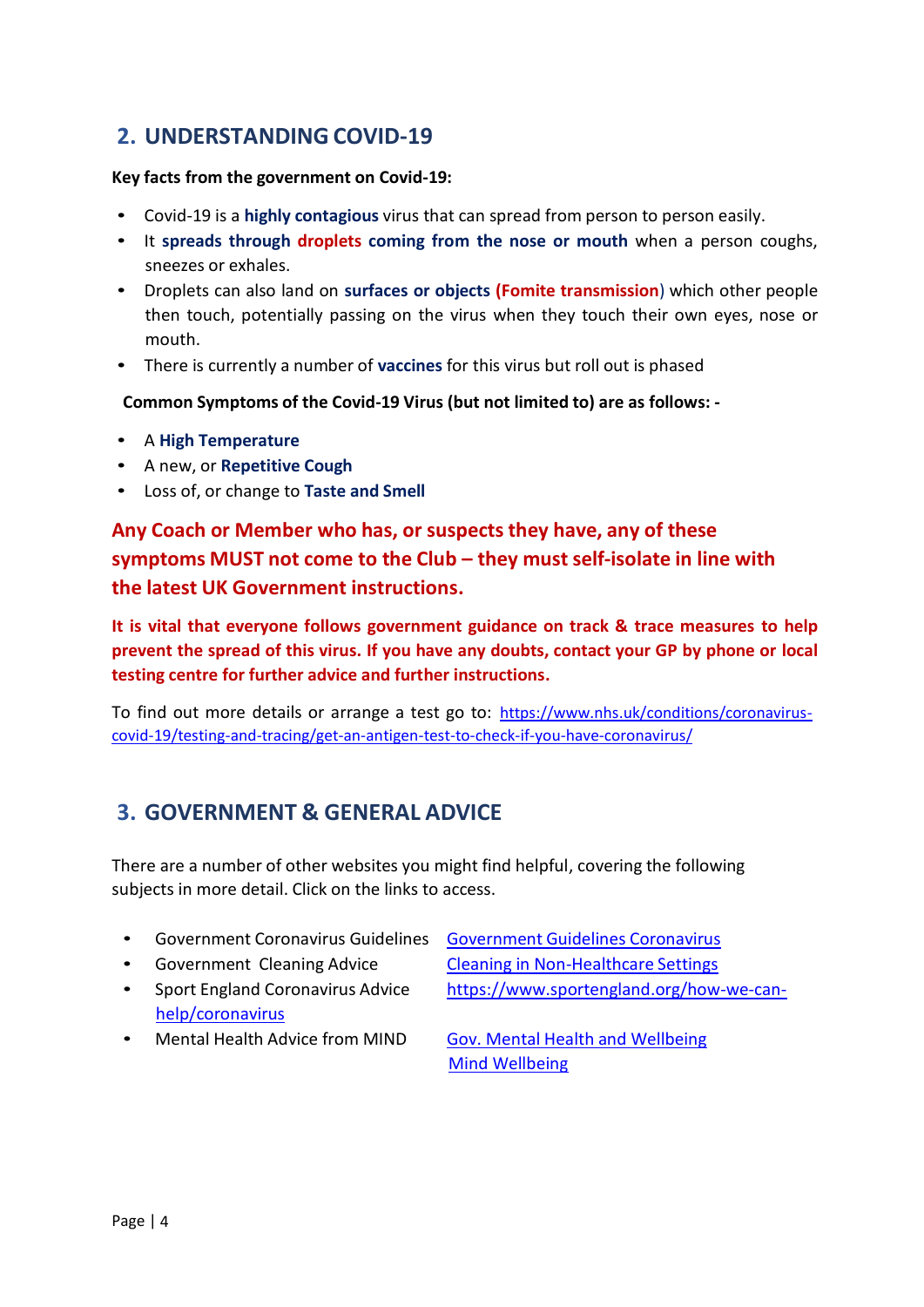## **4. PRINCIPLES TO SAFEGUARD HEALTH**

TAGB Tae Kwon‐Do is adhering to the principles of the Combat sports framework for Tae Kwon‐Do to combat the Covid‐19 pandemic. All TAGB clubs & coaches should adhere to these base lines in all matters relating to the operation of clubs and sessions.

- **1.** Clubs must ensure all activity is in strict adherence with the **Government's Public Health Guidelines** regarding health, travel, social distancing and hygiene.
- **2.** Clubs must always put safety first, minimising the risk of infection/transmission. Thorough **risk assessments** must be undertaken, and **appropriate implementation plans** put in place to ensure participants, any staff, volunteers and visitors to your venue or activity are protected and informed.
- **3.** Clubs must **communicate clearly and regularly** with members and participants **in advance** of returning to training, setting out what you are doing to manage risk and what advice you are giving to individuals to do likewise.
- **4.** Clubs must put in place **innovative** measures that can adapt to changing guidance and **possible further restrictions**.

**Clubs that fail to conduct the proper assessments and put in place safety measures, or fail to inform their participants of the risks and expectations prior to coming to training as described in this document put themselves and members at risk and breach the terms of membership.**

## **5. WHEN CAN I REOPEN MY CLUB?**

All Home Nation governments have a different approach and timelines for the reopening of different sectors and your first task is to understand these base line rules for Martial Arts and Combat Sports.

In England, from March 2021, a step‐by‐step Covid‐19 relaxation process was rolled out with differing rules for Children's activities and what is permitted for adults. This key differentiation, that adults are more at risk from the virus, underpins most of the measures and restrictions in place and clubs should always consider this inherent risk for adults throughout their club activity plans.

Governments are also differentiating between outdoor and indoor activity as it has been proved that risk is reduced in well ventilated locations.

There are a number of steps clubs must take before they can reopen.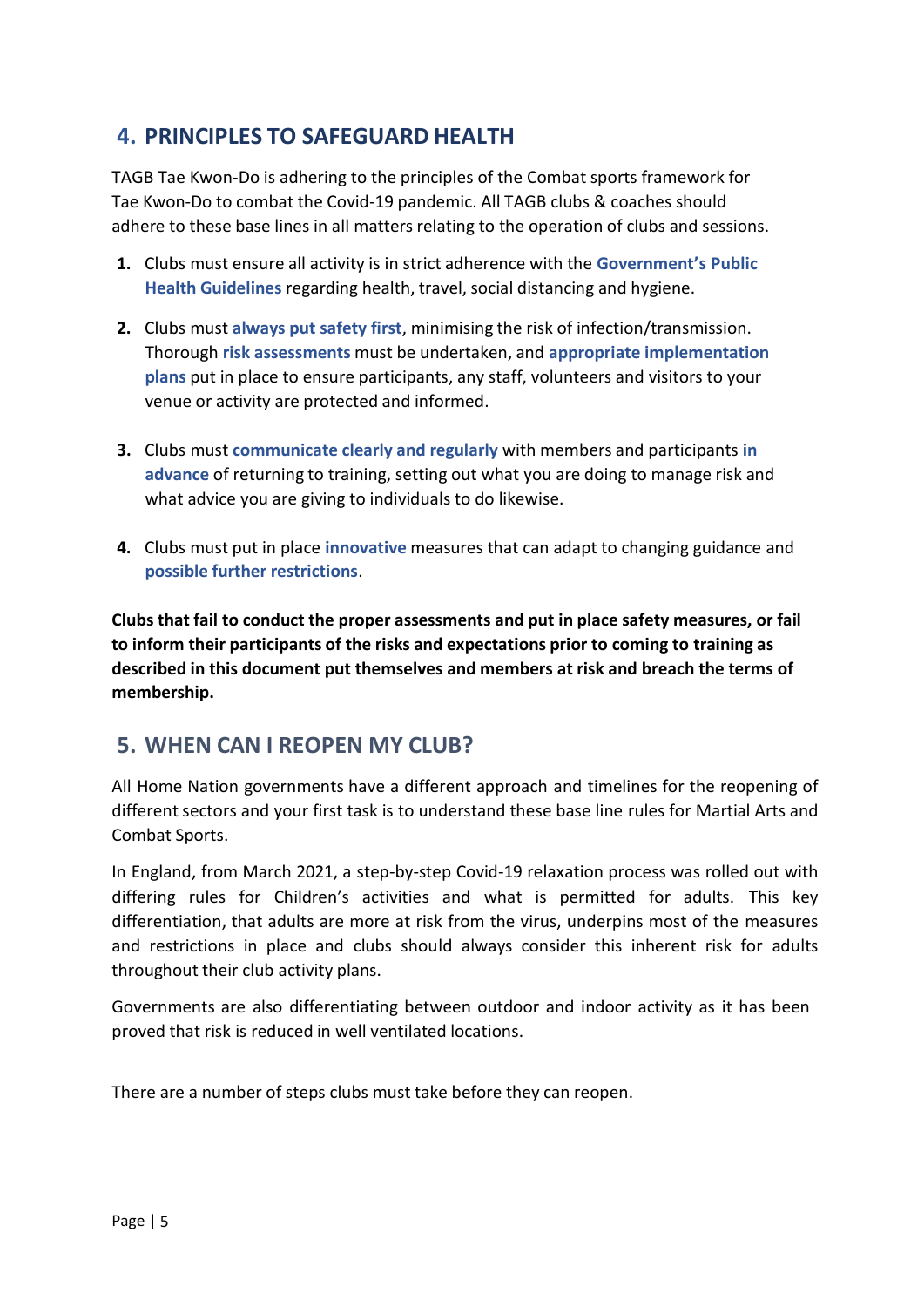#### **VENUES**

**All venue owners or tenants** are obliged to conduct a full **Covid‐19 Risk Assessment** on their **premises** and from that implement a **Covid‐19 secure plan** to protect their facility users. The venue must then put all the measures contained within the plan in place before they can open.

**They must also share their plans with all facility users in advance.**

#### **ACTIVITY**

**All venue users, such as clubs**, who are inviting members of the public to an activity must conduct a full **Covid‐19 Risk Assessment** on their **Activity,** and we recommend that from that you create a **Covid‐19 Activity Implementation Plan**  that all members and anyone else attending your sessions is given in advance of coming to the venue and told to follow.

## **i. If you own or are a tenant in a Venue**

**1) You are legally obliged to conduct a Covid‐19 secure risk assessment on your premises**

It is not possible to provide a specific Risk Assessment template for venue owners or tenants in this document as every building differs in size and shape. This must be **unique to your Venue**

**2)** From this risk assessment **you are obliged to create a Covid‐19 secure implementation plan** document that all users must be made aware of, given a copy of, and asked to follow. Again, it is not possible to provide this as every building is different.

### **You could attempt do this assessment yourself, or it may be a good idea to get suitably qualified H&S support or advice to help you. (E.G. IOSH or NEBOSH qualified)**

You will need to consider the safety implications for **customers (all users of your venue) & staff** and put plans, mitigation measures, signage and people flow and hygiene arrangements in place, similar to what you see in many shops & businesses to **keep people apart**, as they arrive and depart the venue, and where they could use any shared facilities and equipment.

Your plan must be designed to keep people distanced from others as per the very latest government guidelines.

**3)**  All staff, group users and customers must then be **informed of the findings**  and expectations defined in the risk assessment and set down in the **implementation plan**

**This must be done and distributed to all potential users of the premises in advance of coming to the venue to avoid any miscommunication and potential unnecessary risk.**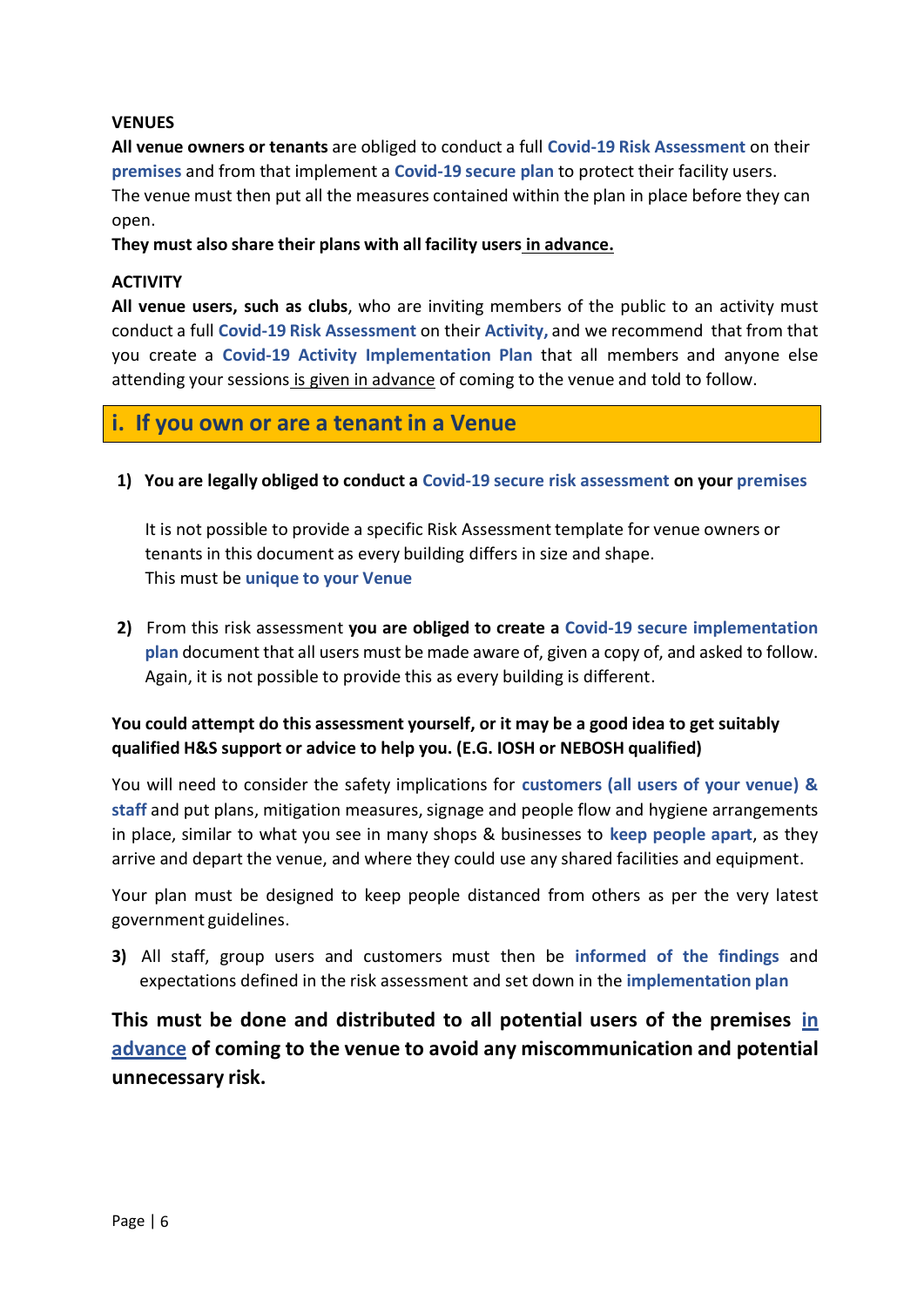#### **If you also teach classes in premises you own or are a tenant**

It is also your responsibility to **conduct a full Covid‐19 Risk Assessment on each type of Activity** that you are teaching or leading (e.g.: – a Tae Kwon‐Do class, a fitness class, a kiddies class etc.………..any type of activity that is significantly different and might require different measures to protect all participants).

From this Risk Assessment you should then produce a **Covid‐19 Activity Implementation Plan**  for each different type of activity, that aims to protect all participants and customers coming to your activity. (e.g.: Parents, supporters, basically anyone that could come to your session location, whether they take part or not).

*A step by step guide and template is available to help you through this process for a Tae Kwon‐Do class and is detailed further within this guidance.*

## **ii. If you hire sports halls or other community venues**

A Covid‐19 Risk Assessment and Implementation plan should **already have been done by the venue**, prior to them reopening for public use.

**1)** Clubs thinking of reopening sessions **should ask for a copy** and use this as the base line for the creation of your own Covid‐19 Activity Risk Assessment & Implementation Plan.

Remember ‐ If you operate in multiple venues – you must get this for each venue!

#### **2) Conduct a full Covid‐19 Activity Risk assessment on each type of Activity**

(e.g.: a Tae Kwon‐Do class, a fitness class, a child's class etc.………..any type of class or activity that is significantly different and might require different measures to protect the different types of participant).

This assessment should cover all elements of the class, listing the types of activity, equipment used and any shared resources that are acceptable and unacceptable within the latest social distancing guidelines.

Again, if you operate in multiple venues – you must do this for each venue!

*A step by step guide and template to help you through this process for a generic Tae Kwon‐Do class is detailed further within this guidance document. (You must adapt, expand or create a new risk assessment for each different activity)*

**3)** From this Risk Assessment you should then produce a **Covid‐19 Activity implementation plan** that protects all participants and customers coming to your class / activity. (e.g.: Coaches, Participants, Parents, Supporters, basically anyone that could come to your session location whether they take part or not).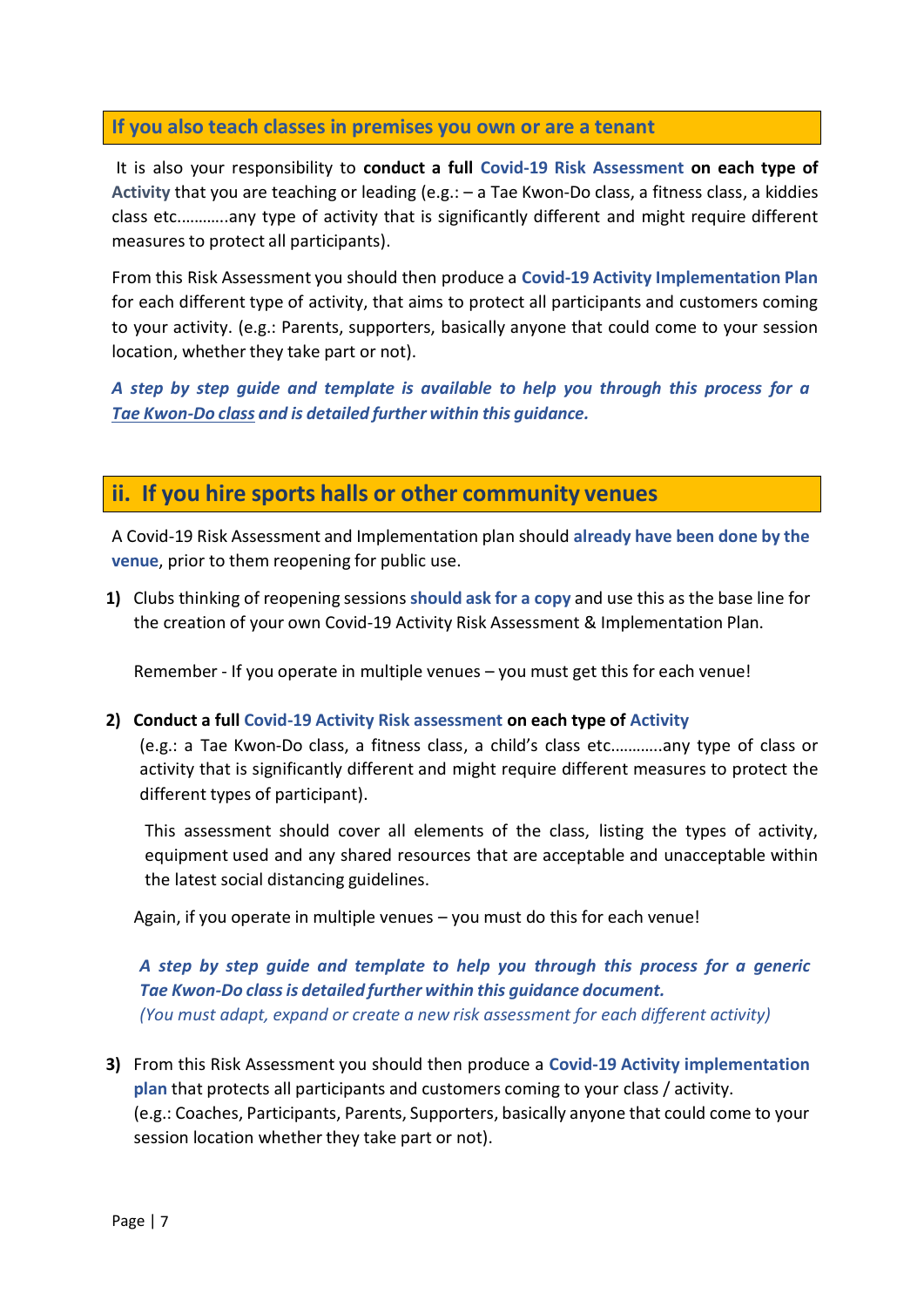*A step by step guide and template to help you through this process for a Tae Kwon‐ Do class is detailed further within this guidance document. (You must adapt, expand or create a new plan for each different activity)*

**4)** All participants (including any staff leading the sessions) must then be **informed of the findings**  and expectations defined in the **Activity** risk assessment and set down in the **Covid‐19 Activity implementation plan.**

**This plan must be implemented and then distributed to all participants as detailed above in advance of them coming to each venue you use to avoid any miscommunication and potential unnecessary risk.**

## **It is then the responsibility of each participant to follow these guidelines.**

*If participants choose to disregard the procedures, you should ask them to leave the venue.*

## **6. GUIDELINES FOR CONDUCTING A COVID‐19 RISK ASSESSEMENT**

A Risk Assessment should follow a recognised and standard methodology, in that it must:

- **Identify significant risks**
- **Identify controls required to comply with legislation**
- **Remains appropriate and valid over a reasonable period of time.**

With regard to Covid‐19 – this is an additional risk to our normal Venue and Tae Kwon‐Do Risk Assessment process. We must, therefore define controls for this additional risk.

As UK Government information and advice changes the Risk assessments will change.

#### **This means the reasonable period of time may be short for each reassessment.**

The standard methodology for a Risk Assessment is to:

- Recognise that the hazard is Covid‐19
- Assess the persons potentially exposed to the hazard
- Identify Risk Points i.e. where the hazard and people meet
- Put in place Risk Controls recognising a hierarchy based on: ‐
	- o Elimination of the Hazard, which is not possible
	- o Substitution which is not applicable
	- o Engineered Controls i.e. built in safeguards like barriers and signs
	- o Administrative Controls i.e. change the way things are managed
	- o PPE Protection ‐ only as a last resort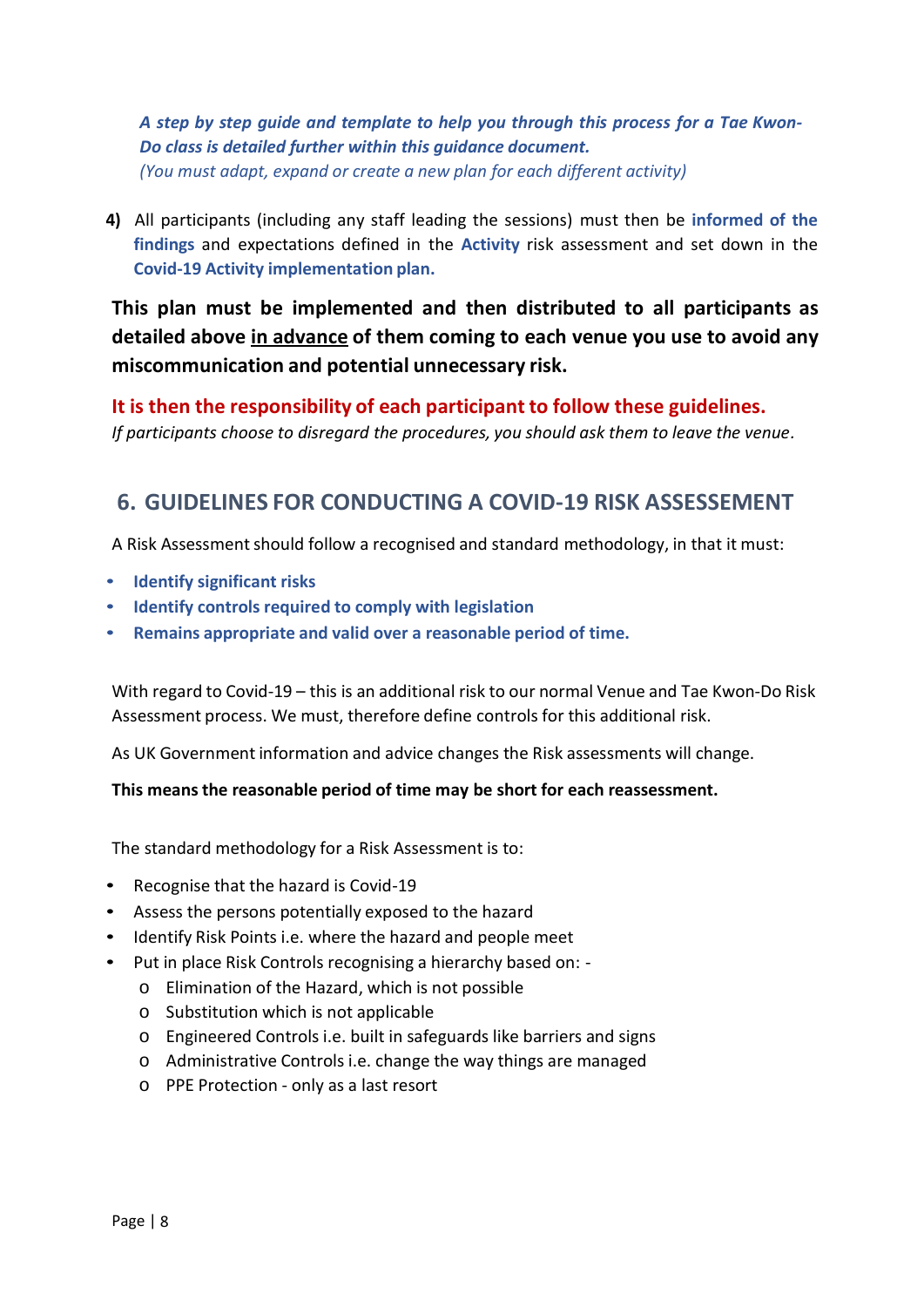The Risk Assessment should recognise the Covid‐19 Virus as the hazard. Noting that:

- The virus is spread in minute water droplets that are expelled from the body through sneezing, coughing, talking and breathing
- The virus can be transferred to the hands and from there to surfaces.
- It can survive on surfaces for a period after transfer (depending on such things as the surface type, its moisture content and temperature).

**If the virus is passed from one person to another, while many survive infection, some may become ill or even die from the disease. It is therefore regarded as a HIGH HAZARD.**

Taking account of the types and variety of people involved in Tae Kwon‐Do Classes and what is permitted under the most recent government rules.

The following persons have been identified as being potentially exposed to the virus:

- **Instructors, Coaches and Officials**
- **Training Members Over and under 18 years**
- **Spectators and Third Parties**
- **At higher risk categories such as those with Underlying Health Conditions, Vulnerable, Pregnant and BAME people.**

Each category is equally susceptible to catching the Virus through Human and Surface Transfer.

Tae Kwon‐Do Classes can of course be carried out in differing locations such as in private/owned Dojangs, in rented premises, externally and online.

#### **Each scenario will demand its own Risk Assessment.**

As actual Tae Kwon‐Do methods are the same (or similar) in each location the 'Risks of Tae Kwon‐Do Training' should always be considered as part of any Risk Assessment.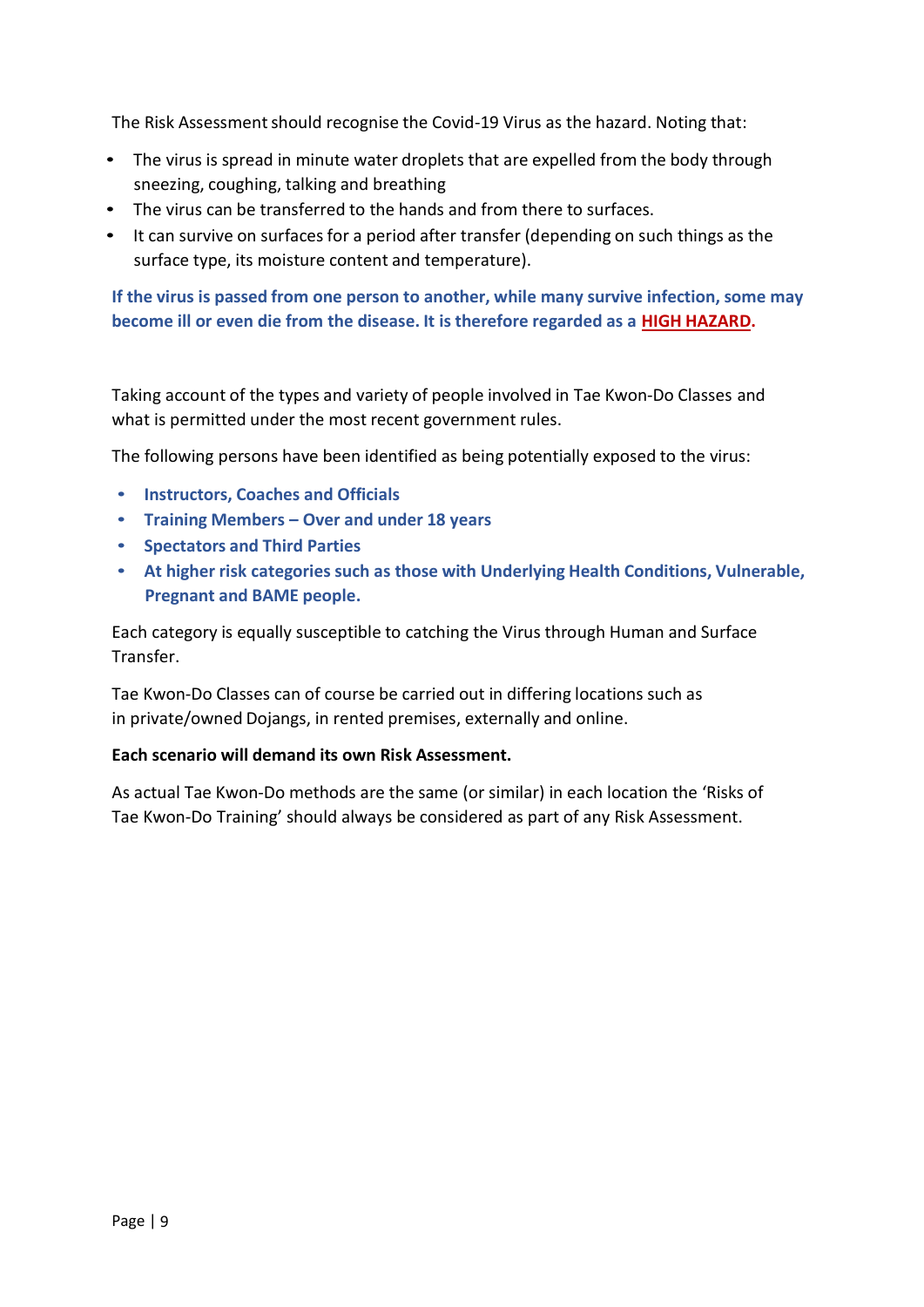## **TAGB Generic Covid‐19 Risk Assessment**

| <b>Identified Risks</b>                       | <b>Suggested Risk Controls Measures</b>       |
|-----------------------------------------------|-----------------------------------------------|
| Members unaware of new Virus controls         | Pre-Class Communication to follow             |
|                                               | instructions:                                 |
|                                               | Maintain 2m distance at all times unless      |
|                                               | permitted under latest rules                  |
| Too many members attending for adequate       | Booking system or invitation only session     |
| social distancing                             | system put in place                           |
| Staff are unsure of new Virus controls        | Staff Training in the Covid-19 Risk           |
|                                               | Assessment in use                             |
| Members risk infection travelling to/from the | Suggest Walking, Cycling, Private Cars        |
| Class                                         | rather than Public Transport                  |
| Members Bags and Pads cause additional        | Minimise Bags, Pad work is not permitted at   |
| areas for transfer of virus                   | Phase 0                                       |
| Members need Water                            | Members bring their own labelled Water        |
|                                               | <b>Bottles</b>                                |
| Cash Payments spread contamination            | Use online, contactless payments or ensure    |
|                                               | cash payments are in named sealed             |
|                                               | envelopes (No cash handling advisable)        |
| Members arrive with contaminated hands        | All participants to be advised to wash hands  |
|                                               | at home prior to leaving and cleaned with     |
|                                               | Sanitiser on entry to Training Room.          |
|                                               | <b>Provide Sanitiser</b>                      |
| Members are confused by new layouts           | Provide Signage to assist Members and/or      |
|                                               | add Warning Tape to Floors                    |
| Doors to Training Room spread                 | Doors remain open so as to avoid touching     |
| contamination                                 | - Also adding ventilation to the Room         |
| Changing Rooms increase infection risk        | Members come ready dressed to train           |
|                                               |                                               |
| Use of Toilets increases risk of infection    | Limit number of users at one time, provide    |
|                                               | Wipes and ensure Members clean all            |
|                                               | surfaces touched and clean hands with         |
|                                               | Sanitiser on returning                        |
| Venue size affects Social Distancing          | Review Class capacity and/or training times   |
| <b>Social Distancing measures</b>             | Maintain 2m distance in all directions at all |
|                                               | times unless permitted                        |
|                                               | Segregation of children and adults as per     |
|                                               | latest rules                                  |
| Spectators bring additional risks to Members  | Exclude all spectators from Class unless      |
|                                               | permitted under latest rules                  |
| <b>Family Members</b>                         | Can train together in household groups        |
|                                               |                                               |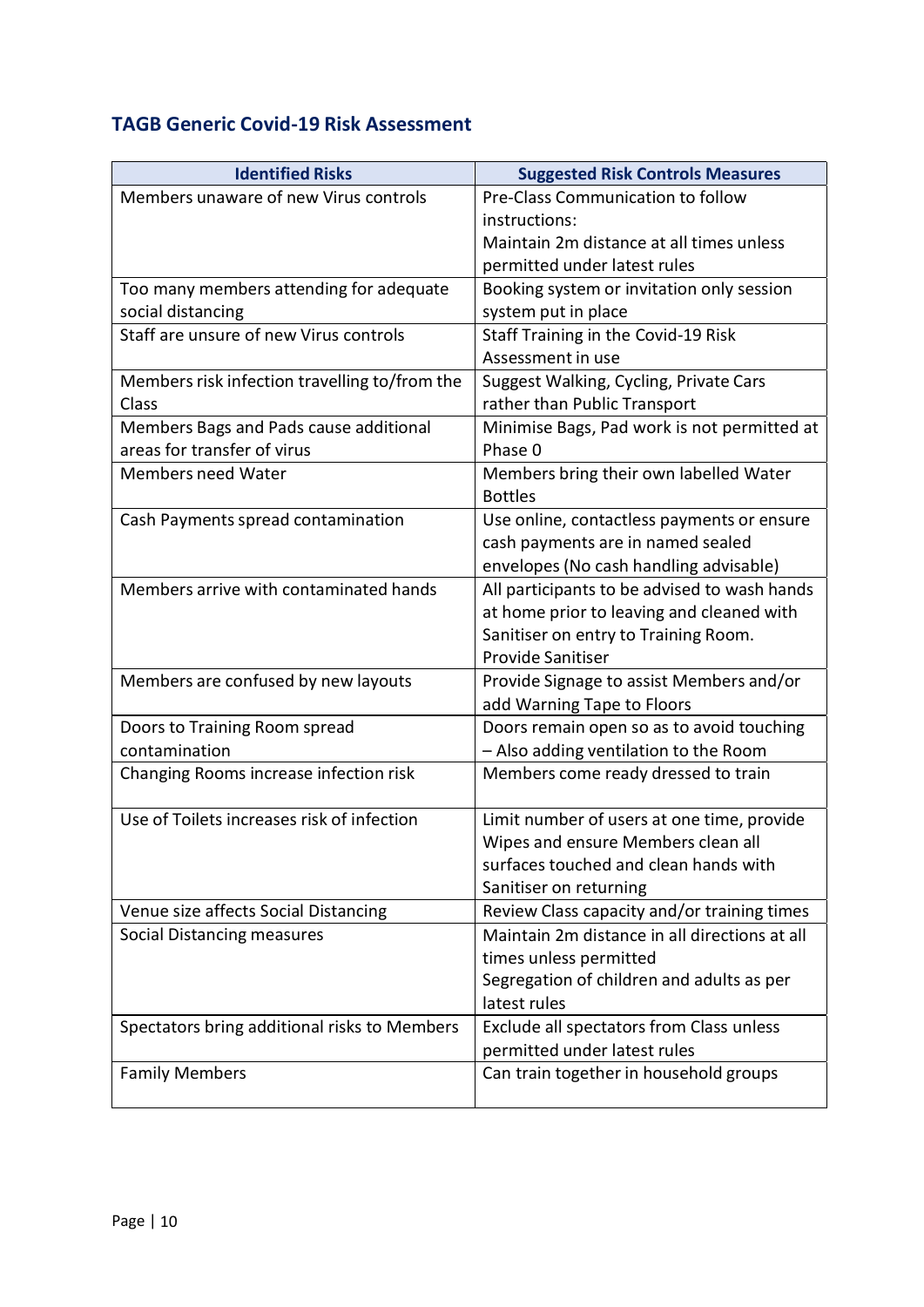| Mats/Floors are infected                         | Cleaning of Mats/Floor before Classes and    |
|--------------------------------------------------|----------------------------------------------|
|                                                  | spot clean during sessions where sweat       |
|                                                  | or other bodily fluids are apparent that     |
|                                                  | could contain the virus.                     |
| Spillages on floor                               | Spillages are to be cleaned up immediately   |
| Equipment is infected                            | Cleaning of all items before Class           |
| Touching surfaces occurs                         | Have available Hand Sanitiser and/or         |
|                                                  | schedule cleaning breaks when necessary      |
| PPE is requested                                 | Instructors & Members use their own          |
|                                                  | Masks and/or Gloves                          |
| Members leaving increases contact risks          | Each Member cleans their hands with          |
|                                                  | Sanitiser on leaving and takes all their     |
|                                                  | possessions with them. Members leave         |
|                                                  | immediately                                  |
| Member Pick Ups are late                         | Members wait in a quiet area with social     |
|                                                  | distancing. Under 18's to be supervised by   |
|                                                  | Instructors until collected.                 |
| Safeguarding risk for under 18's if pick up late | Under 18's to be supervised by Instructors   |
|                                                  | until collected.                             |
| Leaving behind contamination                     | Mats/Floors are cleaned, Equipment is        |
|                                                  | wiped clean as per cleaning regime           |
| Waste disposal                                   | Separate bins for potentially affected       |
|                                                  | material. Secure disposal                    |
| <b>Instructor Test &amp; Trace</b>               | Keep a list of Names and Tel Nos. in case of |
|                                                  | Instructor or Member infection               |
| Post session Review                              | Monitor, review and discuss session H&S      |
|                                                  | operation with Members to improve            |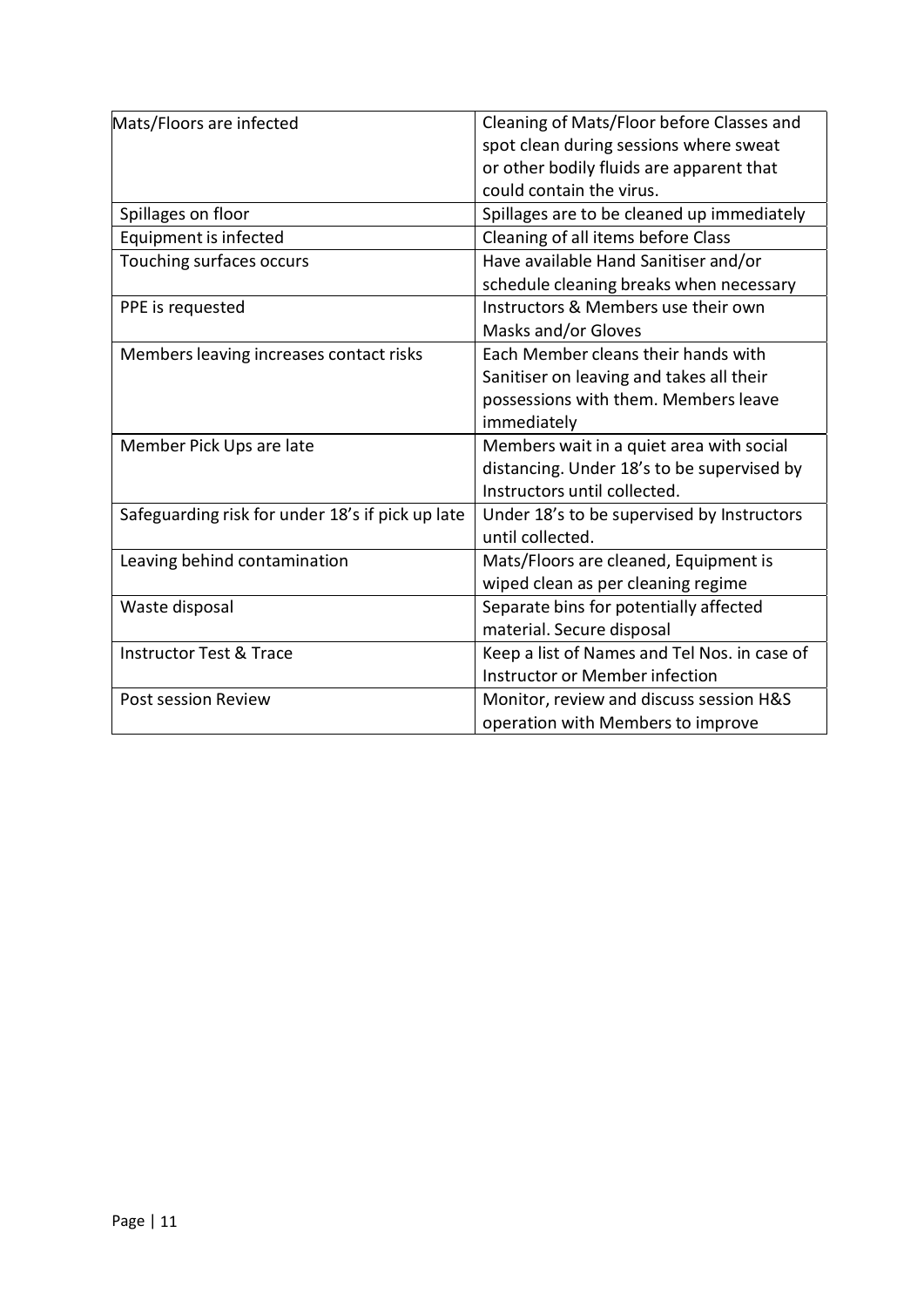## **TAGB Tae Kwon‐Do Activity Specific Risk Assessment**

The following example Tae Kwon‐Do Activity Specific Risk Assessment coupled with the appropriate measures from the above Club Controls Measures can be fitted into your overall Covid‐19 Club Implementation Plan:

| <b>Tae Kwon-Do Specific Activities</b> | <b>Risk Control Measure</b>                |
|----------------------------------------|--------------------------------------------|
| Warm Up/Cool Down                      | 2 metres between each member               |
|                                        | A 3m x 3m block area is recommended for    |
|                                        | each participant to allow for movement and |
|                                        | to mitigate against the risk of droplets   |
|                                        | of sweat passing between participants.     |
| Line work                              | Maintain distancing as above               |
| (on spot or up and down)               |                                            |
| Patterns                               | Maintain distancing as above               |
| <b>Free Sparring</b>                   | Perform as shadow sparring,                |
|                                        | maintain distancing as above               |
| 1-4-1 Sparring                         | Perform as shadow sparring,                |
|                                        | maintain distancing as above               |
| <b>Set Sparring</b>                    | Perform as line work,                      |
|                                        | maintain distancing as above               |
| Self-Defence                           | Not currently permitted in Phase 0         |
| <b>Breaking</b>                        | Not currently permitted in Phase 0         |
| Pad Kicking                            | Not currently permitted in Phase 0         |
| (e.g. Paddles/Bats, bobs, bags etc.)   |                                            |

Note:

a) These Covid‐19 Control measures also apply to a Club Grading scenarios.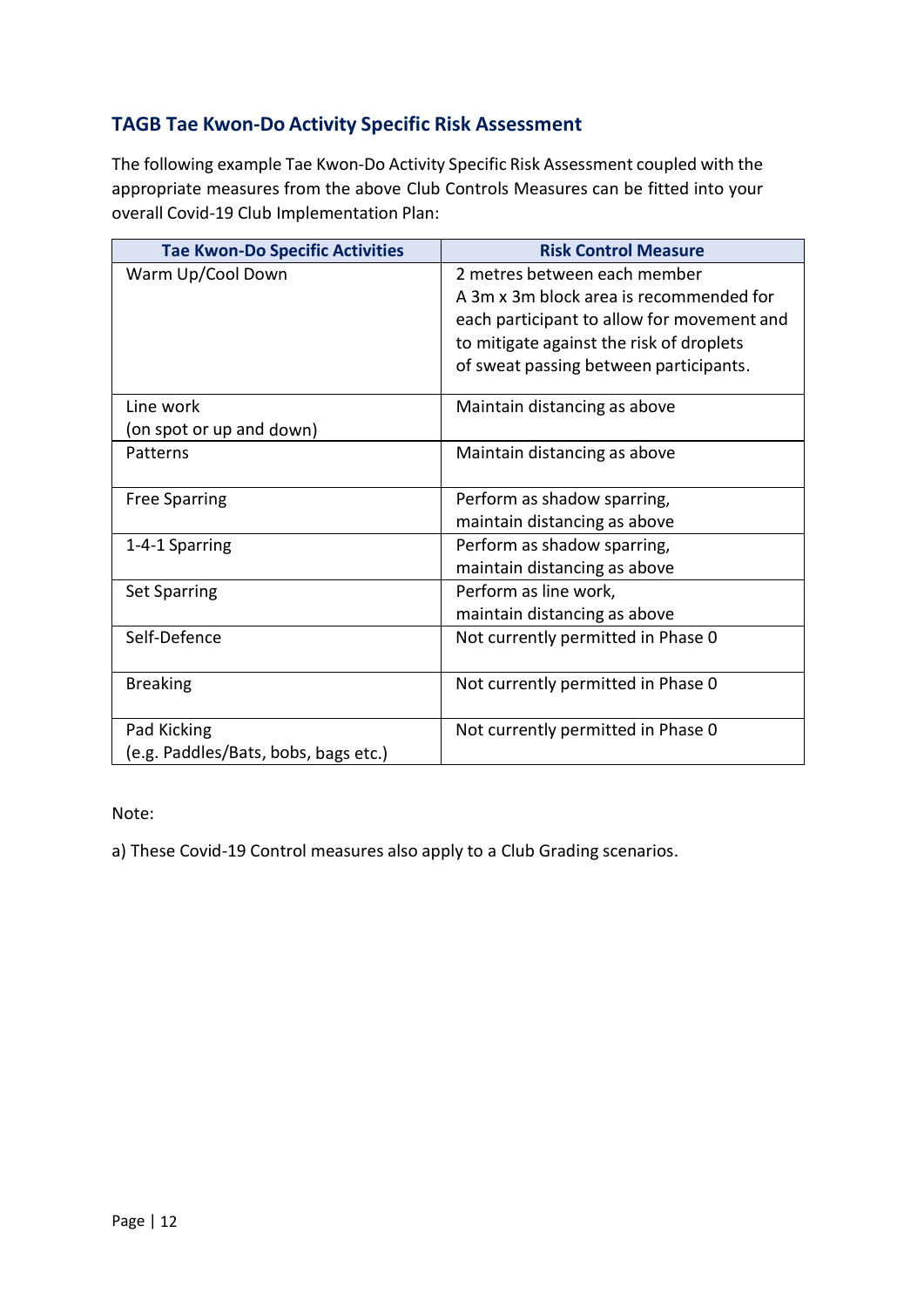## **7. TEMPLATE FOR A COVID‐19 RISK ASSESSMENT**

TAGB Tae Kwon‐Do have provided a template on the following pages to assist clubs in the preparation of the initial Covid‐19 risk assessment.

This will help you think about the potential risks to clubs and all participants coming to your sessions.

#### **THIS IS A COVID‐19 SPECIFIC RISK ASSESSMENT**

**It does not replace your normal Tae Kwon‐Do club Risk Assessment and clubs should still have this for every venue they use (including outdoor spaces)**

Within the template – to help you get started – we have included the most common and wellknown risks as shown in section 6 and also included the minimum base line control measures you should implement to protect everyone coming to your session location.

**THIS IS NOT A DEFINITVE OR COMPLETE LIST** – as there may be things unique to your location, your user groups or club operation that might also have a risk attached and the need for additional control measures.

**CLUBS MUST THINK ABOUT AND ADD TO THIS LIST OF RISKS AND IMPLEMENT ADDITIONAL CONTROL MEASURES THAT ARE NEEDED.**

**The current available Westminster government guidance for Combat Sports states that facilities and providers of Sport and Physical activity should put measures in place so that all participants:**

- **Socially distance at 2 metres where possible when moving around the venue**
- **Follow Covid‐19 hygiene instructions specific to the venue**
- **Occupy 100 square feet (10ft x 10ft) space when exercising (exempt for children U18)**

**These basic rules, replicated through the Covid‐19 Activity risk assessment template and**  Implementation Plan template are valid as at 25<sup>th</sup> March 2021 but may change as **government rules relax or change further.**

The green guidance text within the templates will hopefully help you think about all these areas – please delete this green text when you are satisfied that you have addressed the points raised.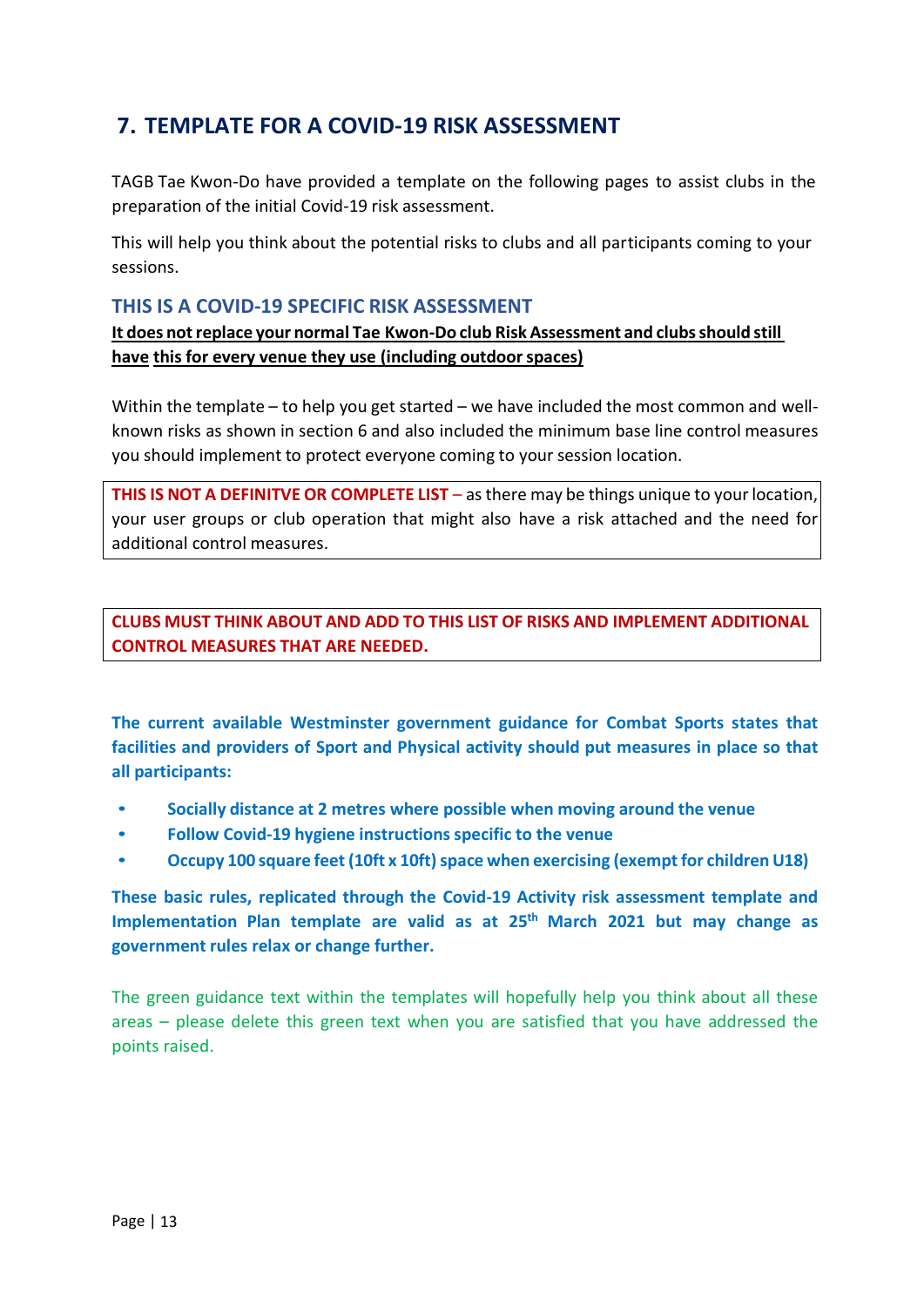## **Covid‐19 Activity Risk Assessment – Template**

| <b>TAGB CLUB NAME:</b>       |  |
|------------------------------|--|
| <b>TAGB CLUB INSTRUCTOR:</b> |  |

| <b>CLUB VENUE:</b> |  |
|--------------------|--|
| <b>CLUB DAYS:</b>  |  |
| <b>CLUB TIMES:</b> |  |

| <b>RISK ASSESSMENT COMPLETED BY (Name):</b> |  |
|---------------------------------------------|--|
| DATE OF COMPLETION:                         |  |

- • **This Activity Risk Assessment will identify the risks associated with Covid‐19 transmission within our club activity, and will list the Control Measures that this Club is putting in place to protect its Members and Instructors from the Covid‐19 hazard.**
- **The control measures from this risk assessment should then form the basis of the Implementation plan that clubs should complete and share with their participants and supporters.**
- •**This Assessment will be reviewed regularly to ensure the Control Measures are effective in use.**
- •**We will also take note of any changes in UK Government advice that might change this risk and/or control measures required.**

| <b>Review Dates &amp; Signature</b> |  |  |
|-------------------------------------|--|--|
|                                     |  |  |
|                                     |  |  |
|                                     |  |  |

Please complete the following information which applies specifically to Covid‐19 risks to your TAGB Club training in a specific Venue Consider and answer the points raised in the green text (and then remove the green text for your published version)

Once completed we recommend that you print these pages to carry to the Club and use to check effectiveness and changes.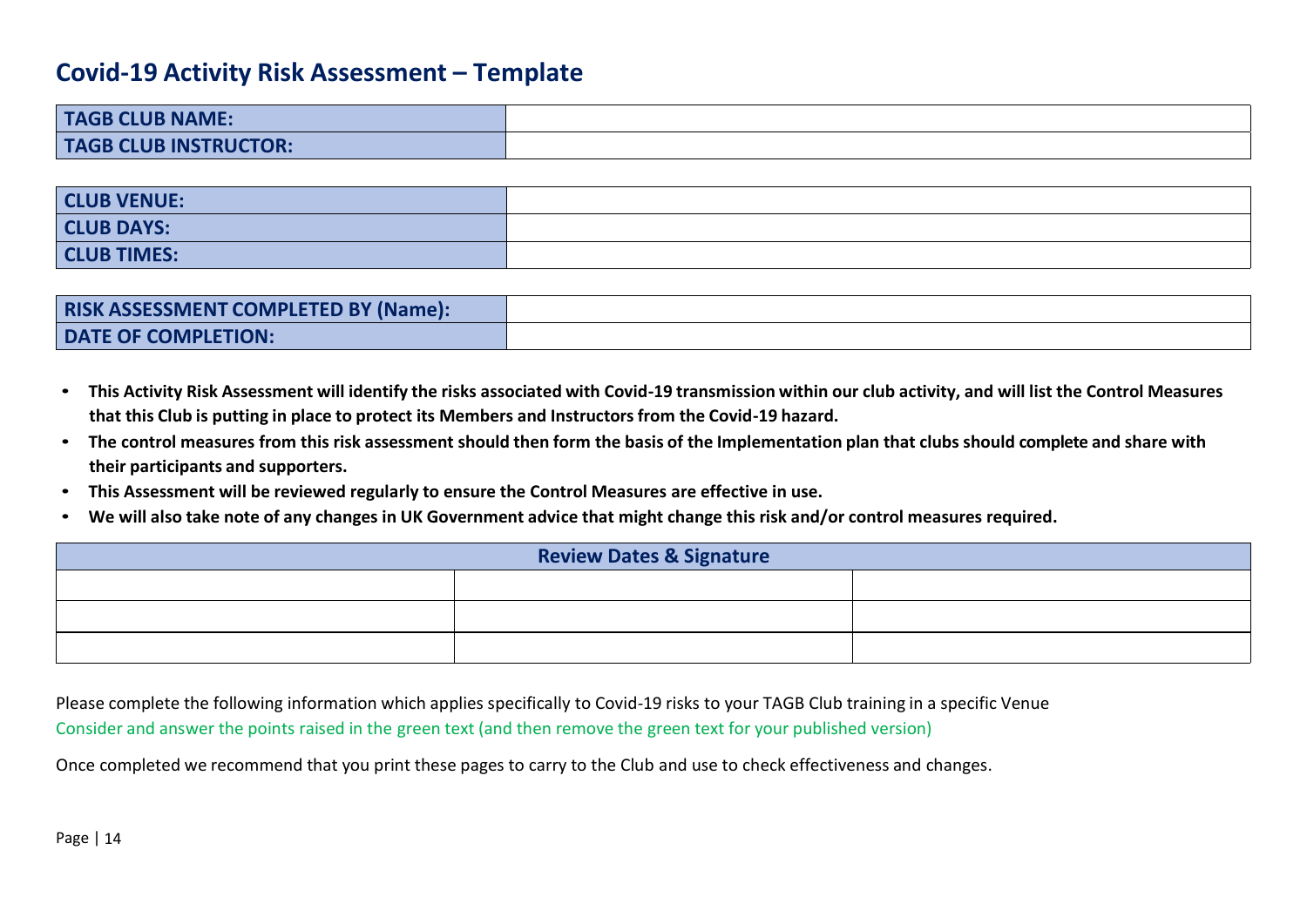## **Covid‐19 Activity Risk Assessment – Template**

**This document identifies the risks posed by Covid‐19 to our club activities and identifies the Control Measures this TAGB Club is putting in place to protect its Coaches, Members and Supporters from the Covid‐19 hazard whilst attending our Tae Kwon‐Do Activity.**

| <b>PLAN EDITION DATE:</b><br><b>Contract Contract Contract Contract Contract Contract Contract Contract Contract Contract Contract Contract Co</b> |
|----------------------------------------------------------------------------------------------------------------------------------------------------|
|----------------------------------------------------------------------------------------------------------------------------------------------------|

- •**The most common identified risks are listed in black and are only included to assist clubs as a base line starting point**
- •**They may not be a complete set of risks**
- •**The control measures listed in black are also suggested base lines that clubs should follow**
- •**The guidance notes in green should be considered, addressed and the notes replaced with control measures**
- •**Add additional rows to identify additional risks & control measures unique to your location, people or club session operation that may pose a risk**

| <b>Identified Risks</b>                             | <b>Control Measures</b>                                                                 |       |
|-----------------------------------------------------|-----------------------------------------------------------------------------------------|-------|
| (Add more rows as needed)                           | (Add more rows and detail as needed)                                                    | Check |
| Members unaware of new Virus controls               | Pre-Class Communication of implementation plan                                          |       |
|                                                     | Detail what you will do and say to all participants and supporters with instructions to |       |
|                                                     | maintain social distancing as they travel to and from training and within the venue     |       |
|                                                     | (Set out the current social distance rules for adults and children)                     |       |
| Too many people attending the session for adequate  | Booking system or invitation only session system put in place                           |       |
| social distancing requirements                      | Detail what you will do and say to all participants to ensure maximum numbers at any    |       |
|                                                     | one session that maintains social distancing at ALL times                               |       |
| Members risk infection travelling to/from the Class | Suggest walking, Bike, Private car rather than Public Transport. People should only     |       |
|                                                     | travel in household groups and maintain social distancing with everyone else            |       |
| Members Bags cause additional areas for             | Minimise bags.                                                                          |       |
| transfer of virus                                   | Whenever possible - ensure anything brought to the club it is wiped down thoroughly     |       |
|                                                     | before coming to training and kept away from everyone else whilst in the venue          |       |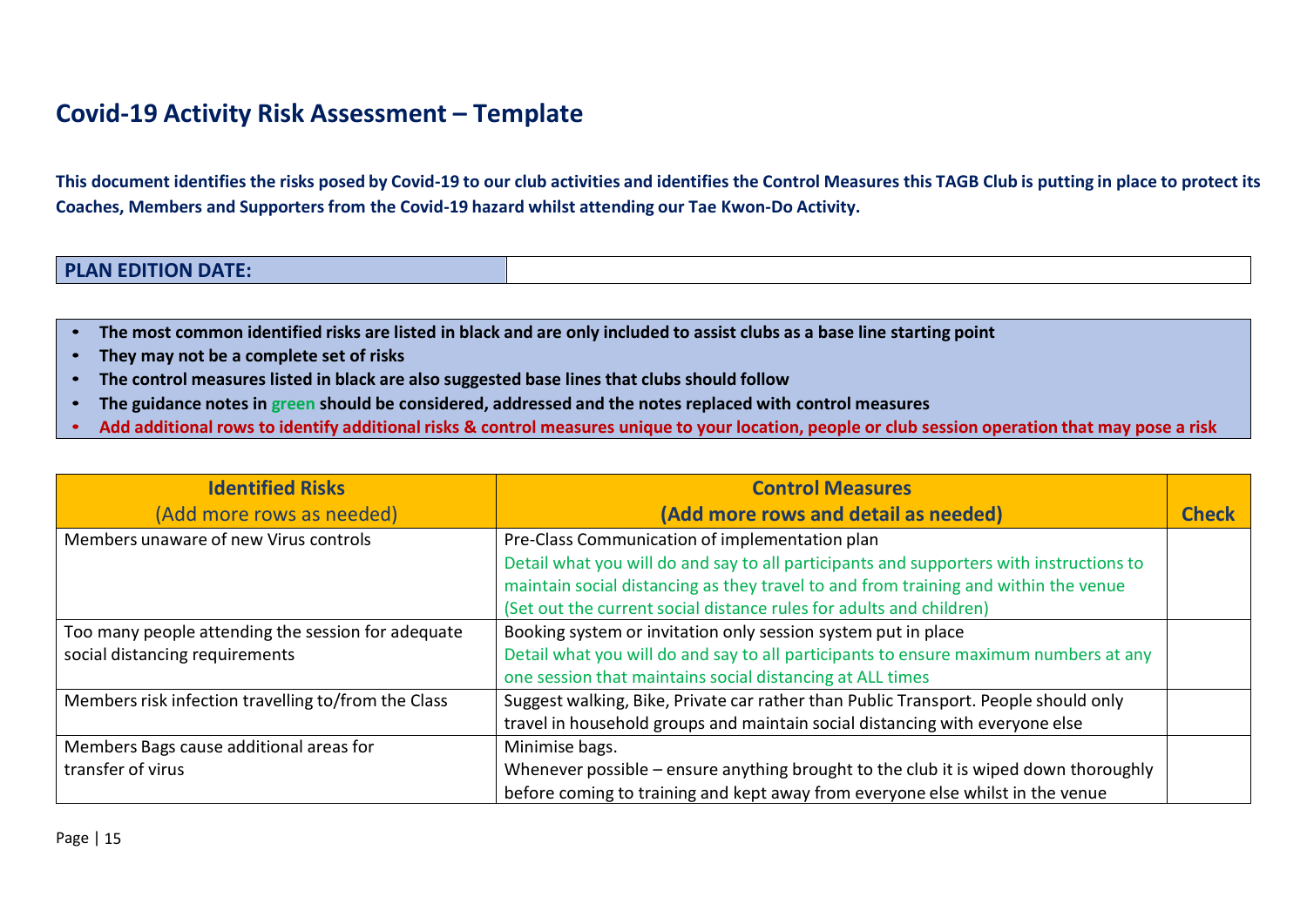| Members need Water                                        | Members bring their own labelled Water Bottles                                           |  |
|-----------------------------------------------------------|------------------------------------------------------------------------------------------|--|
| Cash Payments spread contamination                        | Use online or contactless payments or ensure cash payments are in sealed envelopes       |  |
|                                                           | Detail here how you will do this to avoid handling of items that may transmit the virus  |  |
| Members arrive with contaminated hands                    | All participants to be advised to wash hands at home prior to leaving and cleaned with   |  |
|                                                           | Sanitiser on entry to Training Room.                                                     |  |
|                                                           | Provide Sanitiser (Sanitiser Gel to be over 60% Alcohol)                                 |  |
| Members are confused by new layouts                       | Provide Signage to assist Members and/or add Warning Tape to Floors                      |  |
|                                                           | Detail what you will do and what you will use                                            |  |
| Doors to Training Room spread contamination               | Doors remain open to avoid touching - Also adding ventilation to the Room                |  |
|                                                           | Open windows too                                                                         |  |
| Changing Rooms increase infection risk                    | Members come ready dressed to train                                                      |  |
|                                                           | Detail what the venue policy is what this will do to maintain social distancing          |  |
| Use of Toilets increases risk of infection                | Limit number of users at one time, provide Wipes and ensure Members clean all            |  |
|                                                           | surfaces touched and clean hands with Sanitiser on returning                             |  |
|                                                           | Detail what the venue policy is what this will do to maintain hygiene social distancing  |  |
| Venue size affects Social Distancing                      | Review Class capacity and/or training times                                              |  |
| Detail the floor dimensions                               | Detail how you will configure your sessions and space to ensure all participants,        |  |
| List the challenges you have to ensure hygiene and        | coaches and spectators are separated at all times to conform to social distancing rules  |  |
| cleaning in relation to potential virus transmission      | for the venue (100 sqft per participant)                                                 |  |
| Social Distancing measures                                | Maintain current rules on social distancing for adults                                   |  |
| Members with higher risk and/ or with underlying          | Detail additional risks and what you will do to provide additional social distancing and |  |
| health conditions                                         | hygiene protection for specific cases if needed                                          |  |
|                                                           | (Remember to protect people's data or hide personal information when recording           |  |
|                                                           | individual persons risks.)                                                               |  |
| Spectators bring additional risks to Members              | <b>Exclude all spectators from Class</b>                                                 |  |
|                                                           | Or if permitted under latest rules, detail here how you will keep spectators separate    |  |
|                                                           | from each other and participants under social distancing rules                           |  |
| <b>Family Members</b>                                     | Can train together in household groups                                                   |  |
| Mats/Floors are infected                                  | Cleaning of Mats/Floor before Classes                                                    |  |
| Detail the type of floor used for of your session and the | Detergent or disinfectant solutions containing 1000ppm Chlorine should be used           |  |
| challenges you have to ensure hygiene and cleaning in     | and spot cleaned during sessions where sweat or other bodily fluids are apparent that    |  |
| relation to potential virus transmission                  | could contain the virus.                                                                 |  |
|                                                           | Detail anything else you might be doing to keep the floor clean                          |  |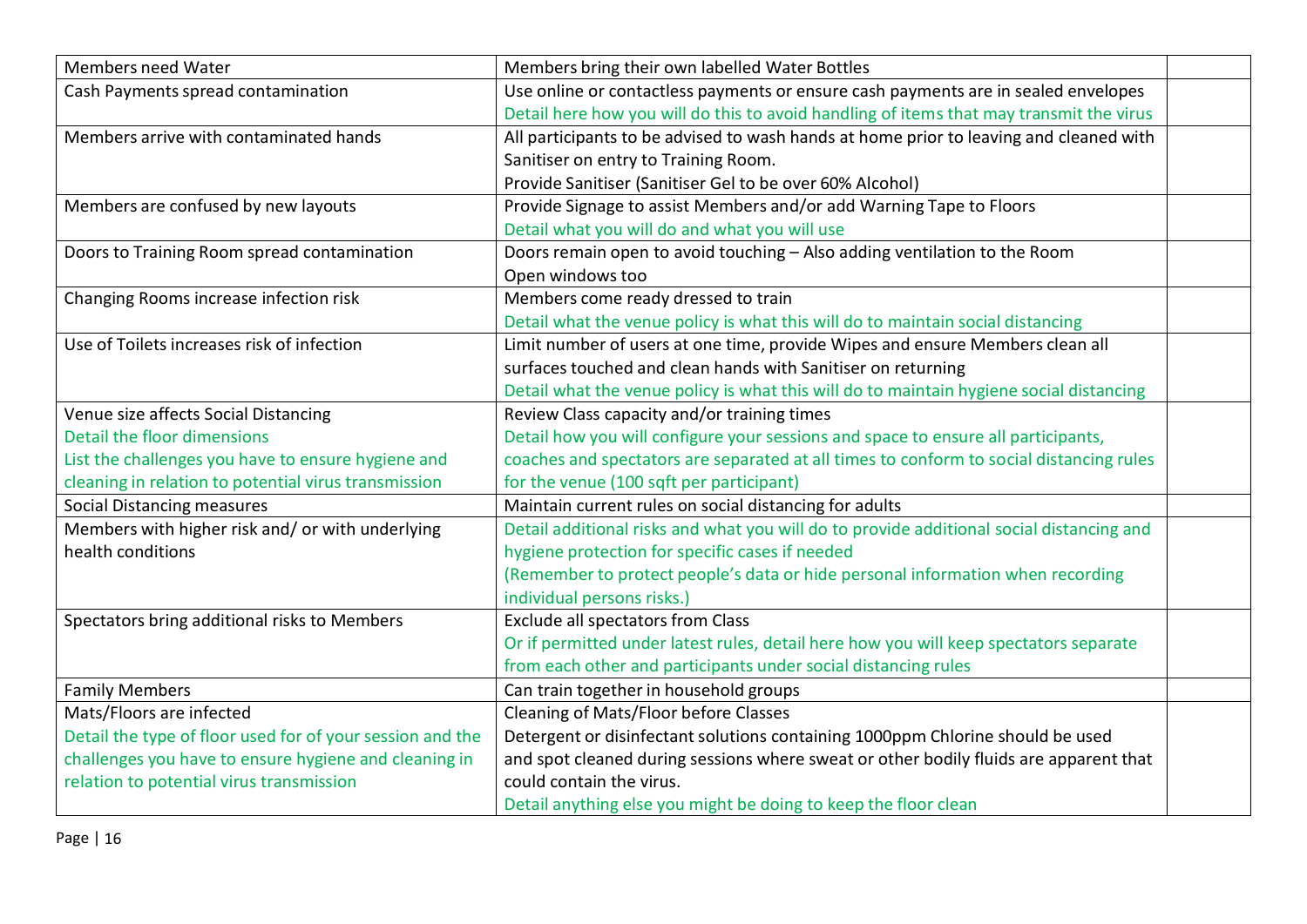| Spillages on floor                                             | Spillages are to be cleaned                                                             |  |
|----------------------------------------------------------------|-----------------------------------------------------------------------------------------|--|
| Equipment is infected (floor markers, cones etc.)              | Equipment should be thoroughly disinfected & cleaned before and after sessions to       |  |
| List the equipment you have in the club and potential          | minimise the risk of transmission and must not be shared between different household    |  |
| transmission risks                                             | groups or adults during sessions                                                        |  |
|                                                                | Detergent or disinfectant solutions containing 1000ppm Chlorine should be used          |  |
| Detail all other possible transmission risks through           | Detail which equipment you would not use as it is too high a risk                       |  |
| sharing of equipment                                           | Detail which equipment you will clean                                                   |  |
|                                                                | Detail how you will clean                                                               |  |
|                                                                | Detail what you will clean with and who will do it                                      |  |
|                                                                | Detail how often you will clean                                                         |  |
|                                                                | Detail anything else you will do to minimise the risk of virus transmission and to keep |  |
|                                                                | the equipment clean                                                                     |  |
| Touching surfaces occurs                                       | Have available Hand Sanitiser and/or schedule cleaning breaks when necessary            |  |
| PPE is requested                                               | Instructors & Members can use their own Masks and/or Gloves                             |  |
| Detail any risks of necessary breaches of social               | Detail what measures are required under the latest rules and what should take place,    |  |
| distancing                                                     | what PPE equipment should be made available for staff, coaches and participants         |  |
| (e.g.: a first aid incident or participant with special risks) |                                                                                         |  |
| Members leaving increases contact risks                        | Each Member cleans their hands with Sanitiser on leaving and takes all their            |  |
|                                                                | possessions with them. Members leave immediately                                        |  |
| Member Pick Ups are late                                       | Members wait in a quiet area with 2m social distancing                                  |  |
| Safeguarding risk for under 18's if pick up late               | Under 18's to be supervised by Instructors until collected.                             |  |
| Leaving behind contamination                                   | Mats/Floors are cleaned, Equipment is wiped clean as per cleaning regime                |  |
| Waste disposal                                                 | Separate bins provided for potentially infected material.                               |  |
|                                                                | Secure disposal at end of session.                                                      |  |
| <b>Instructor Test &amp; Trace</b>                             | Keep a list of Names and Tel Nos. in case of Instructor or Member infection             |  |
| <b>Post session Review</b>                                     | Monitor, review and discuss session H&S operation with Members to improve               |  |
| Detail any new risks and changes from previous                 | Detail any changes from previous assessment                                             |  |
| assessment                                                     |                                                                                         |  |
| Add rows as needed for new risks or rules applicable           | Add rows as needed for new rules and control measures                                   |  |
|                                                                |                                                                                         |  |
|                                                                |                                                                                         |  |
|                                                                |                                                                                         |  |
|                                                                |                                                                                         |  |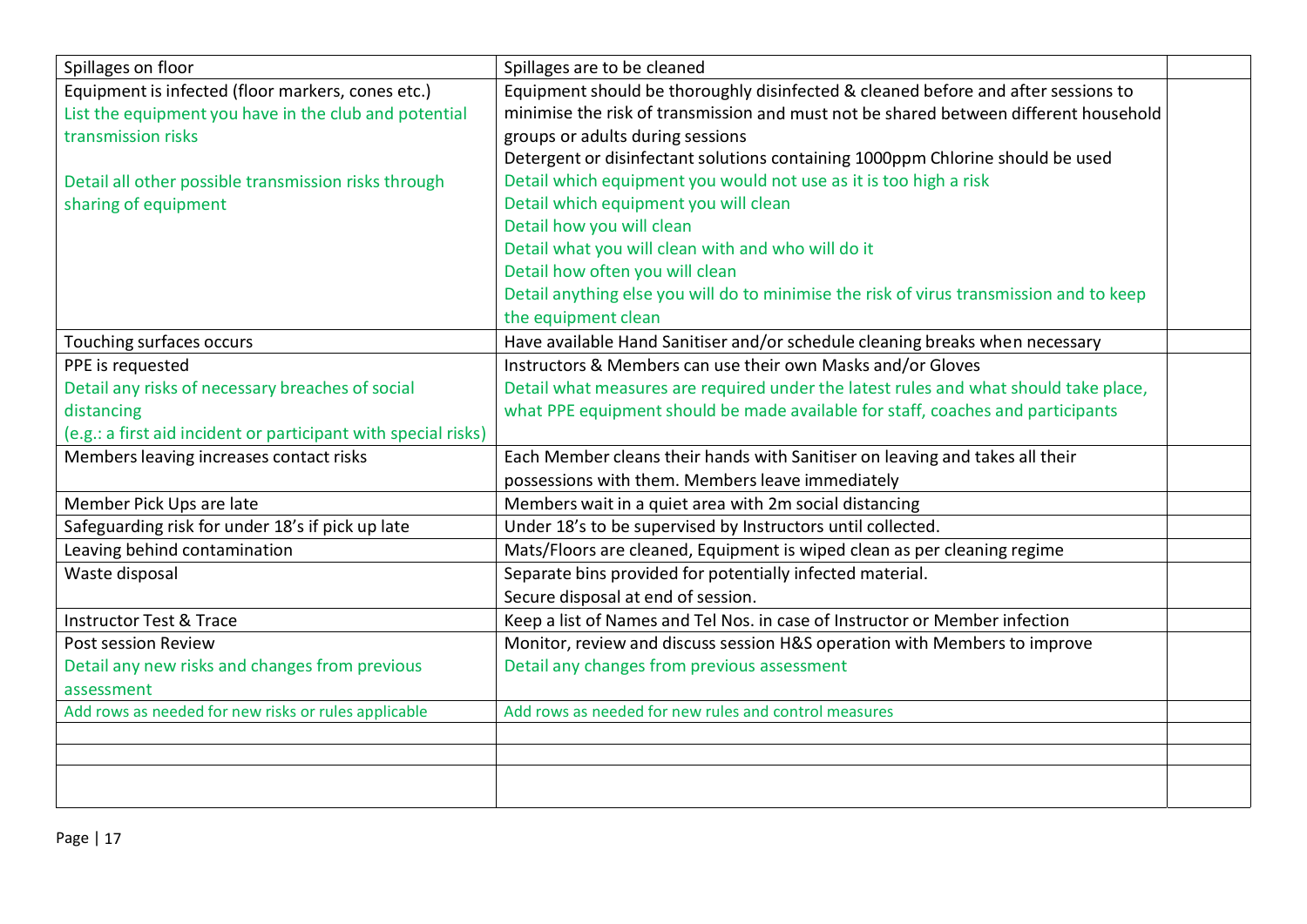| <b>Tae Kwon-Do Specific Activity</b><br><b>Identified Risks</b><br>(Add more rows as needed) | <b>Control Measures</b><br>(Add more rows and detail as needed)                                                                                                                                                                               | <b>Check</b> |
|----------------------------------------------------------------------------------------------|-----------------------------------------------------------------------------------------------------------------------------------------------------------------------------------------------------------------------------------------------|--------------|
| Warm Up/Cool Down                                                                            | At least 2 metres between each member front, sides and behind<br>(ideally 10ft x 10ft space per person)<br>Stretching and working singularly NOT in pairs/groups.<br>Use side by side or back-to-back when you can (rather than face to face) |              |
| Line work (on spot or up and down)                                                           | Maintain distancing as above                                                                                                                                                                                                                  |              |
| Patterns                                                                                     | Maintain distancing as above                                                                                                                                                                                                                  |              |
| <b>Free Sparring</b>                                                                         | Perform as shadow sparring,<br>maintain distancing as above                                                                                                                                                                                   |              |
| 1-4-1 Sparring                                                                               | Perform as line work,<br>maintain distancing as above                                                                                                                                                                                         |              |
| <b>Set Sparring</b>                                                                          | Maintain 2 metre distancing and perform as linework                                                                                                                                                                                           |              |
| Self-Defence                                                                                 | Not currently permitted in Phase 0                                                                                                                                                                                                            |              |
| <b>Breaking</b>                                                                              | Not currently permitted in Phase 0                                                                                                                                                                                                            |              |
| Pad Kicking<br>(e.g. Paddles/Bats, bob, bags etc.)                                           | Not currently permitted in Phase 0                                                                                                                                                                                                            |              |
| Add rows as needed for new risks                                                             | Add rows as needed for new control measures                                                                                                                                                                                                   |              |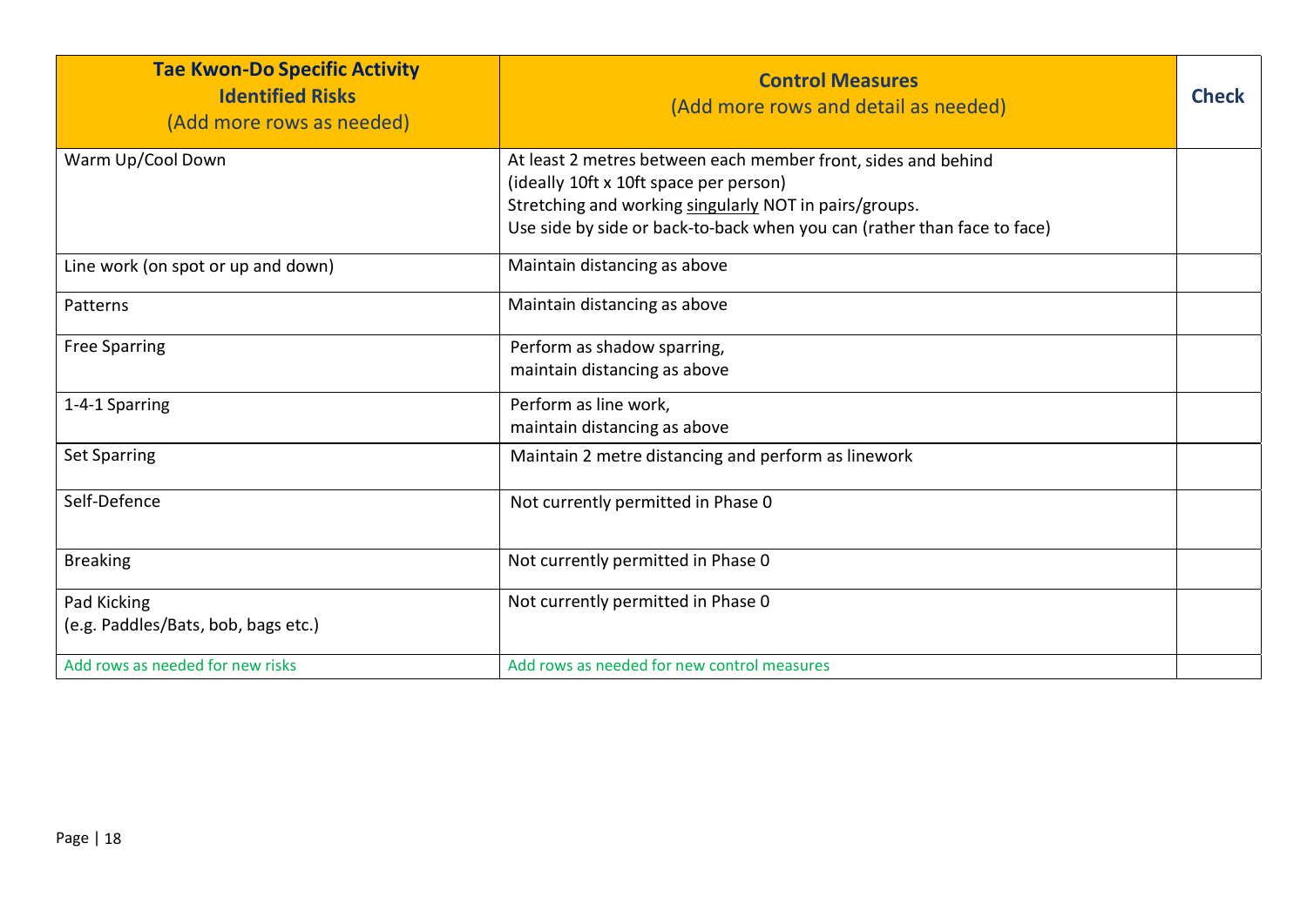## **8. GUIDELINES TO PREPARE A COVID‐19 IMPLEMENTATION PLAN**

Completion of the suggested TAGB Covid‐19 Club Implementation Plan will help you define and communicate the measures you have in place to control the spread of the Covid ‐19 virus.

The Club Implementation Plan builds on the following documents:

- **Generic Risk Assessment (see Section 6)**
- **Activity Specific Risk Assessment (see Section 6)**
- **The Venue Risk Assessment e.g. the Leisure Centre (from the Venue)**
- **Your own Club Risk Assessment (see Section 7)**

The Club Implementation Plan will help you to:

- Implement the correct Risk Control Measures
- To communicate them in advance, to your Members and Instructors
- Provide documentary evidence should you be asked to provide proof of your ability to run a TAGB Tae Kwon‐Do Club, safely, at this current time.

Note: You should also keep yourselves aware of the changing advice given by UK Government which may well affect your Implementation Plan over time.

## **9. TEMPLATE FOR A COVID‐19 IMPLEMENTATION PLAN**

TAGB Tae Kwon‐Do have provided a template on the following pages to assist clubs in the preparation of the Implementation plan.

This template is based on the control measures contained within the risk assessment and is the document clubs must share with all participants, parents, spectators, or supporters. Basically, anyone coming to your sessions to drop off, take part or watch.

Included within this template are the most common and well‐known questions you might get asked as shown in section 6. Also included are the suggested minimum base line control measures you should be thinking about to protect everyone coming to your session location.

**THIS IS NOT A DEFINITVE OR COMPLETE LIST** – as there may be things unique to your location, your user groups or club operation that might also have a risk attached and additional control measures.

**CLUBS MUST THINK ABOUT AND ADD TO THE LIST OF QUESTIONS AND CONTROL MEASURES THAT NEED COMMUNICATING.**

The green guidance text within the template will hopefully help you think about these other areas – please delete this green text when you are satisfied that you have addressed the points raised.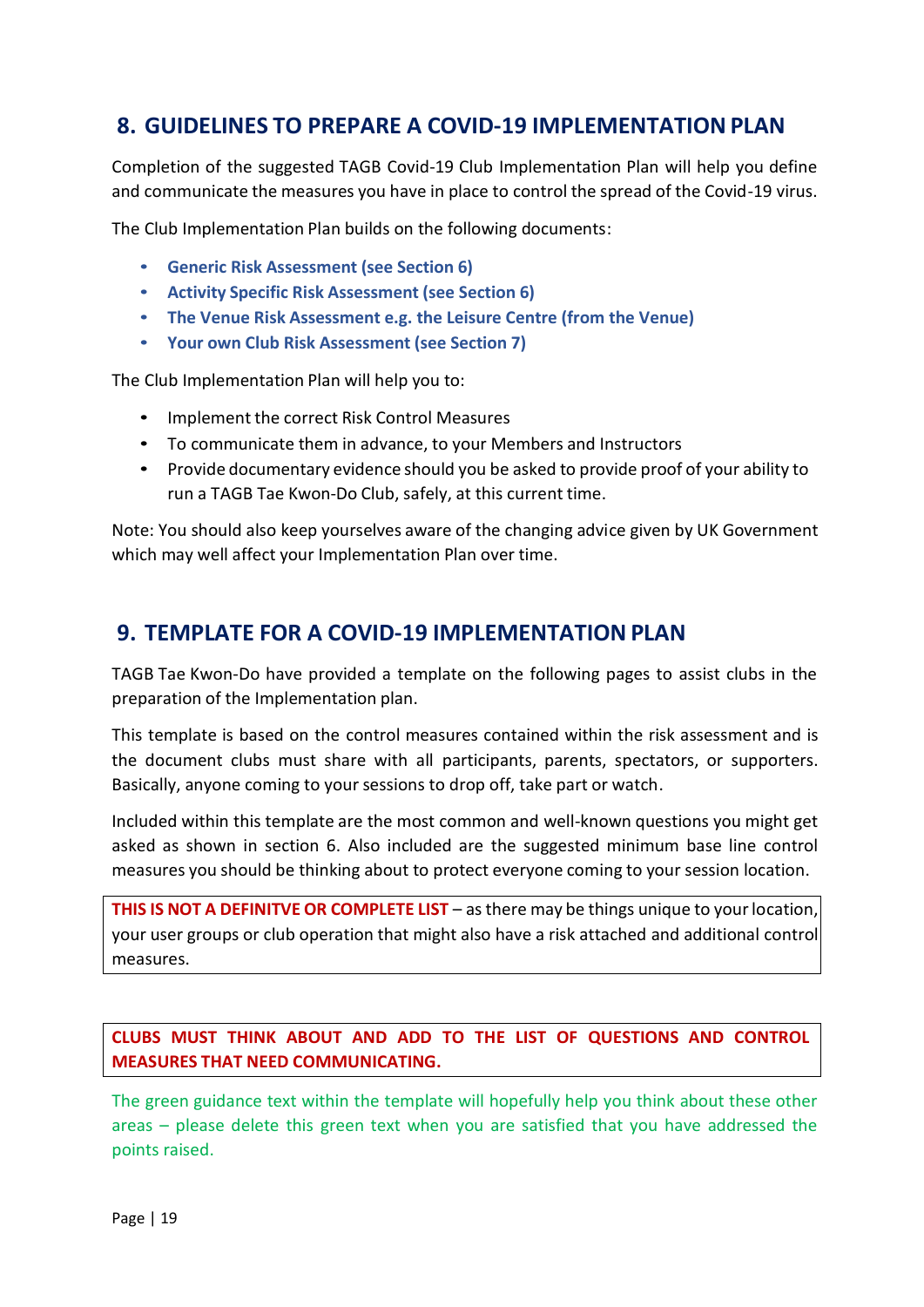## **Covid‐19 Activity Implementation Plan – Template**

| <b>TAGB CLUB NAME:</b>       |  |
|------------------------------|--|
| <b>TAGB CLUB INSTRUCTOR:</b> |  |

| <b>CLUB VENUE:</b> |  |
|--------------------|--|
| <b>CLUB DAYS:</b>  |  |
| <b>CLUB TIMES:</b> |  |

| <b>PLAN COMPLETED BY (Name):</b> |  |
|----------------------------------|--|
| <b>DATE OF COMPLETION:</b>       |  |

- **This Covid‐19 Activity Implementation Plan forms the basis of the Control Measures this TAGB Club is putting in place to protect its Members and Instructors from the Covid‐19 hazard.**
- •**This Plan will be reviewed after each session to ensure the Control Measures are being adhered to and are effective in use.**
- •**We will also take note of any changes in UK Government advise**

| <b>Review Dates &amp; Signature</b> |  |  |
|-------------------------------------|--|--|
|                                     |  |  |
|                                     |  |  |
|                                     |  |  |

Please complete the following information which applies specifically to your TAGB Club training in a specific Venue: Address and answer the points raised in the green text (and then remove the green text for your published version)

**The information you enter below must be communicated to your Coaches, club leaders, participants and supporters and Members in advance of their arrival at the Venue**. This is to enable them to come prepared and safely to the Club at the appropriate time.

The TAGB suggests that you print these pages to carry to the Club to demonstrate your compliance.

Page | 20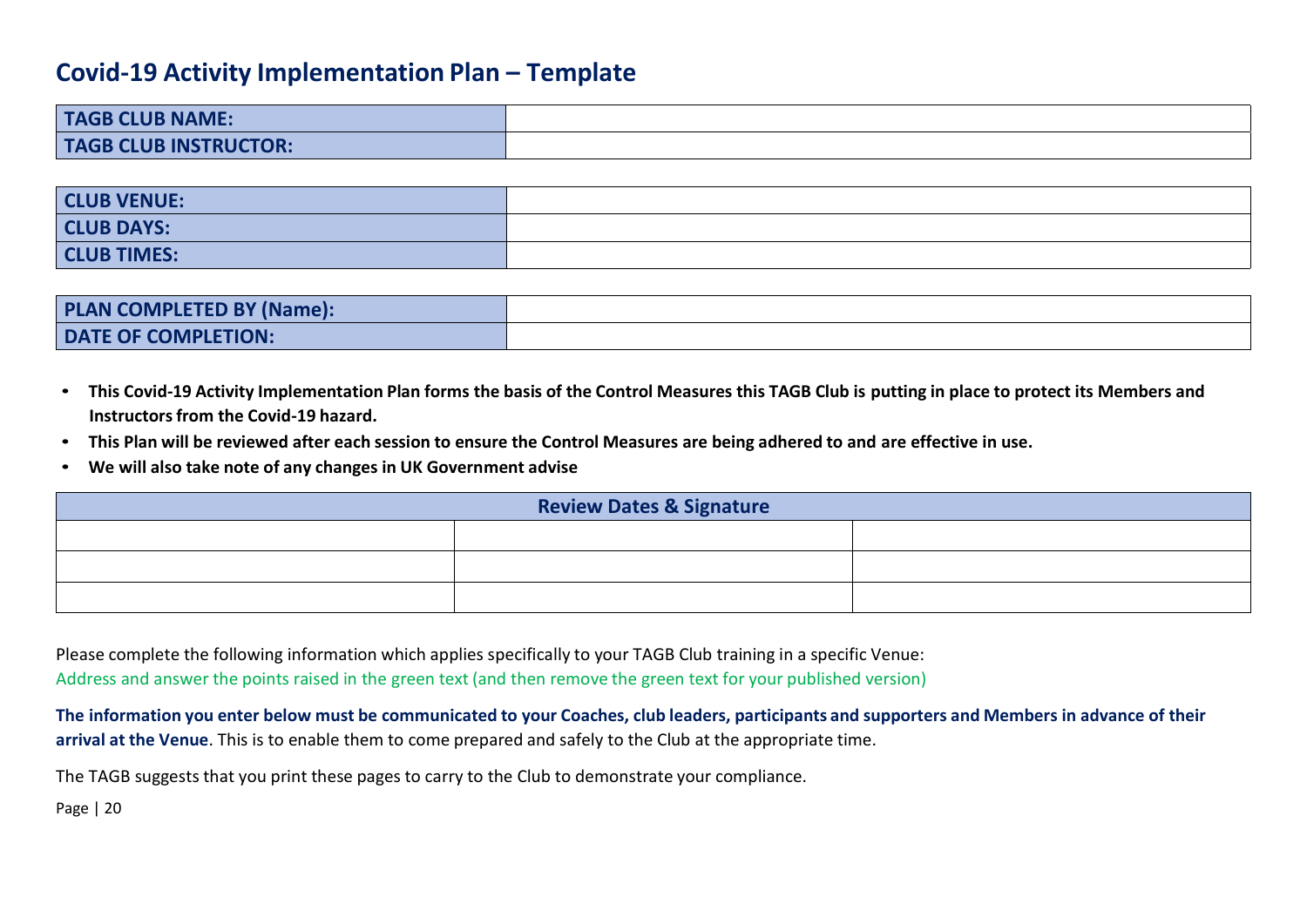| Things you may need to buy or prepare        |                                              |              |
|----------------------------------------------|----------------------------------------------|--------------|
| <b>Product</b>                               | <b>Specification</b>                         | <b>Check</b> |
| Floor markers/cones etc.                     | As required                                  |              |
| TAGB Signage & Any Additional Signage Needed | As required                                  |              |
| <b>Warning Tape</b>                          | Black/Yellow Type - as needed                |              |
| <b>Hand Sanitiser Gel</b>                    | Must have 60% Alcohol                        |              |
| Detergent/Disinfectant                       | Must contain 1000ppm Chlorine                |              |
| <b>Wipes for Equipment</b>                   | Must contain 60% Alcohol or 1000ppm Chlorine |              |
| Additional items for the club first aid kit  | Masks & Gloves (get and keep a few)          |              |
| Mop for Floors                               | If needed                                    |              |
| <b>Contactless Payment Machine</b>           | If required                                  |              |
| <b>Member Briefing</b>                       | Copy of this completed Implementation Plan   |              |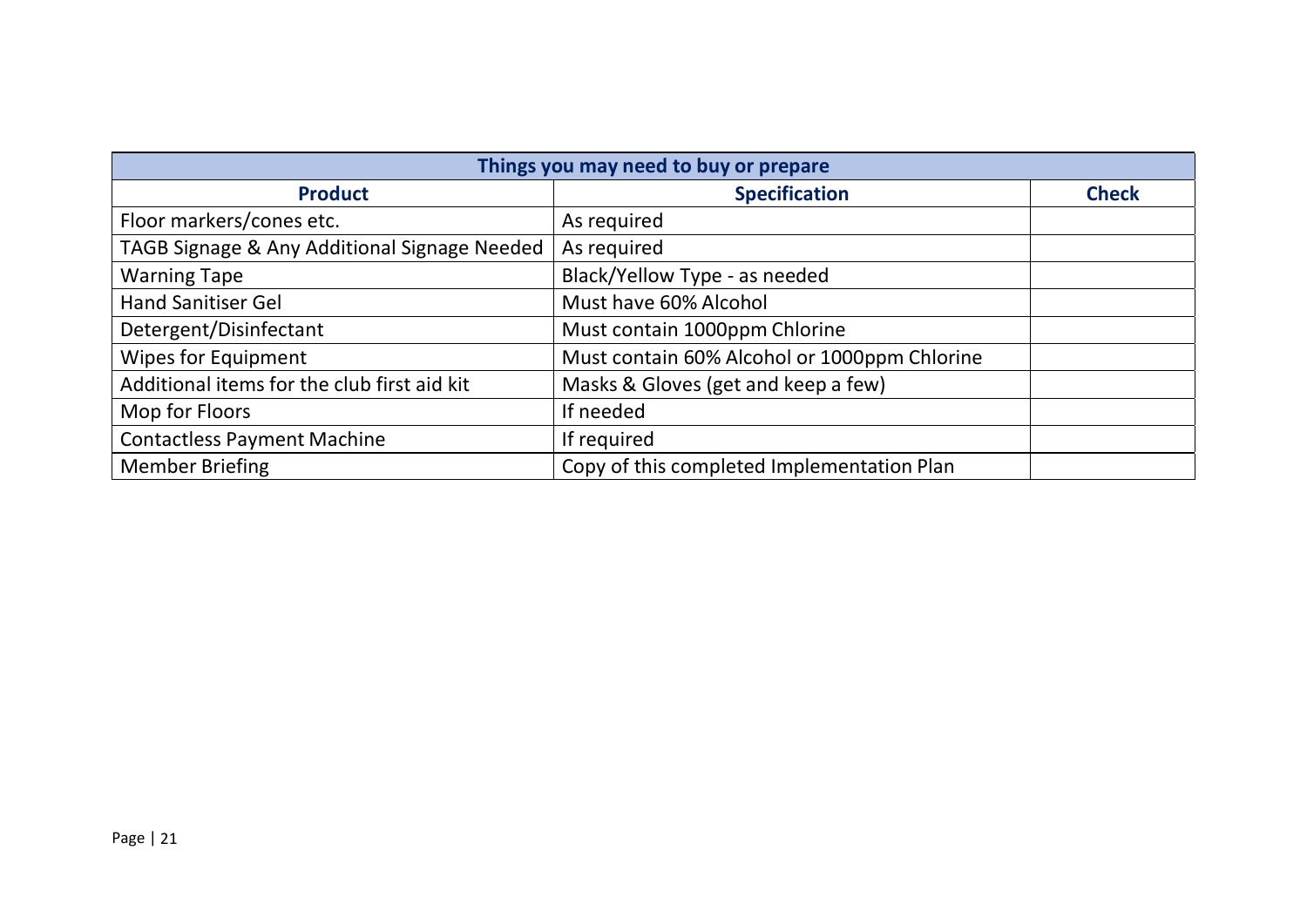## **Covid‐19 Activity Implementation Plan – Template**

**This Plan forms the basis of the Control Measures this TAGB Club is putting in place to protect its Coaches, Members and Supporters from the Covid‐19 hazard whilst attending our Tae Kwon‐Do Activity.**

**Everyone planning to attend our Tae Kwon‐Do Activity should review this document carefully and adhere to all of the measures contained within this plan.**

**PLAN EDITION DATE:**

| <b>BEFORE PEOPLE COME TO THE CLUB</b>                                                            |                                                                                                                                                                                                                                                                                   |              |
|--------------------------------------------------------------------------------------------------|-----------------------------------------------------------------------------------------------------------------------------------------------------------------------------------------------------------------------------------------------------------------------------------|--------------|
| Club information about new Controls Measures and changes to the Club operation                   |                                                                                                                                                                                                                                                                                   |              |
| <b>Control Measures</b>                                                                          | <b>Effect on Club participants</b>                                                                                                                                                                                                                                                | <b>Check</b> |
| Any changes to the Days the Club will train                                                      | <b>Detail here</b>                                                                                                                                                                                                                                                                |              |
| Any changes to Session Times?                                                                    | <b>Detail here</b>                                                                                                                                                                                                                                                                |              |
| Any changes to who can train?                                                                    | Detail here the latest permitted activity, what adults and children can and cannot<br>do and how you are ensuring only a fixed number of participants can attend at any<br>one session and what you want your participants to do to book onto a session or<br>reserve a place etc |              |
| Any extra measures for members with<br>higher risk and/ or with underlying health<br>conditions? | Detail any additional social distancing and hygiene measures that are in place for<br>specific members with underlying health conditions<br>(Remember to protect people's data and hide personal information unless you<br>have specific permission to share and it is relevant)  |              |
| What if my TAGB Membership has expired?                                                          | Members must renew membership before attempting to train. Contact the club<br>instructor in advance                                                                                                                                                                               |              |
| What should/can I wear?                                                                          | Arrive at the venue in your training kit so use of changing rooms is not needed and<br>contact minimised                                                                                                                                                                          |              |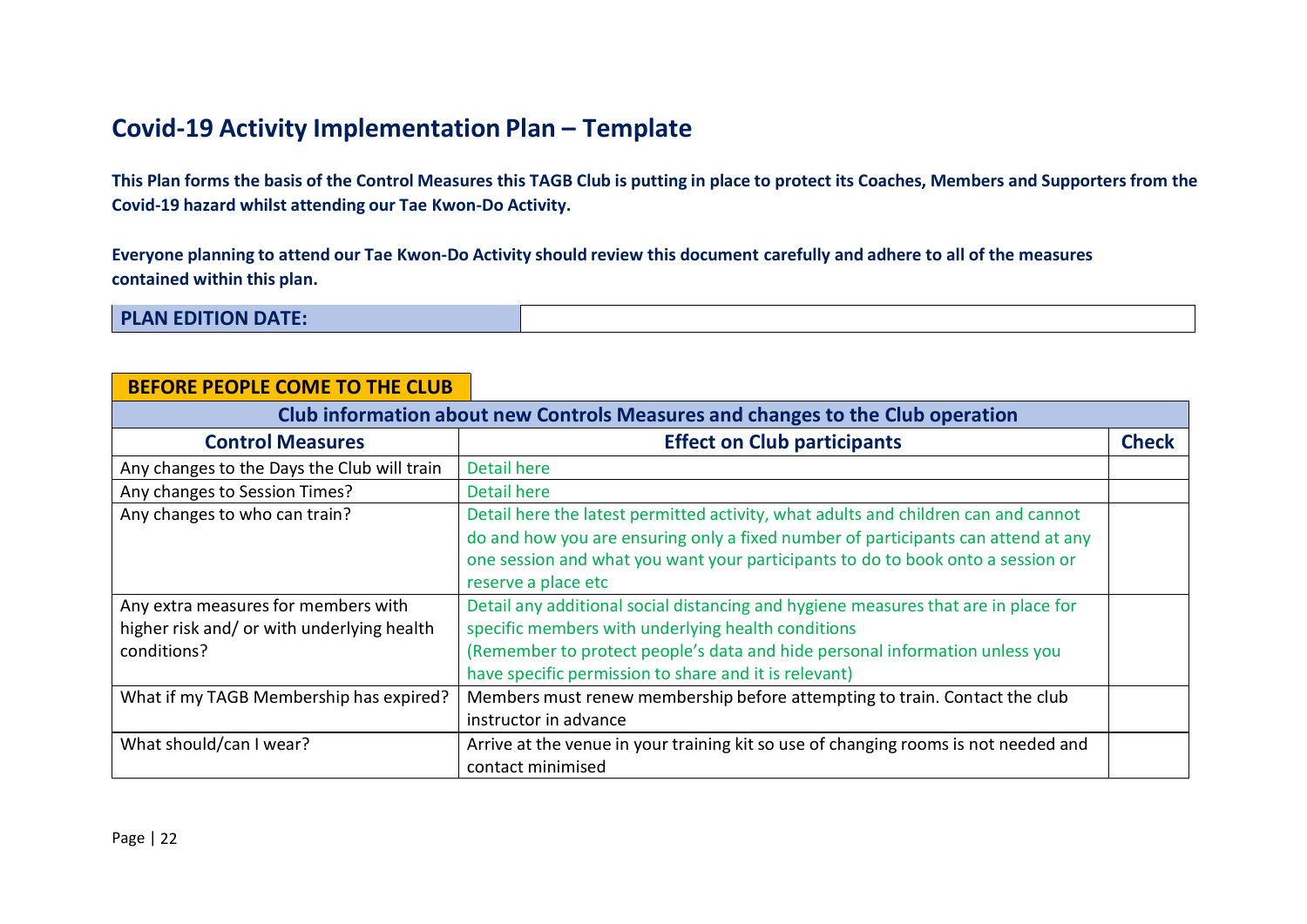| Can I bring a bag?                       | Yes, if you need to - but ensure it is wiped down thoroughly before coming to              |  |
|------------------------------------------|--------------------------------------------------------------------------------------------|--|
|                                          | training and kept away from everyone else's bags whilst in the venue                       |  |
| Should I bring my own hand sanitiser and | Yes - sanitiser should also be available at the venue / club as you arrive but its         |  |
| wipes                                    | better if you bring your own to minimise risk                                              |  |
| Should I bring my own First Aid kit?     | It is recommended that participants bring their own first aid kit with them where          |  |
|                                          | possible (Containing plasters, tape, scissors, sling, towel, hand sanitiser, kitchen roll, |  |
|                                          | antiseptic wipes, disposable rubber gloves and a face mask.)                               |  |
|                                          | The club will also have one at the session as a last resort                                |  |
| Do we need to wear Masks?                | The latest government guidance regarding the wearing of masks should be                    |  |
|                                          | followed                                                                                   |  |
|                                          | Remove this text and detail here what rules and measures the club is putting in            |  |
|                                          | place and tell your participants                                                           |  |
| Can I bring my own Water Bottle?         | Members must bring their own drinks and must not share                                     |  |
| Can I Change at the Venue?               | Check if changing rooms are closed?                                                        |  |
|                                          | If open - detail here what social distancing measures you are putting in place for         |  |
|                                          | this space and what you want your participants to do                                       |  |
| Can I Shower at the Venue?               | Unless social distancing measures and cleaning measures are in place after every           |  |
|                                          | user - then it is advisable not to use shared facilities                                   |  |
|                                          | Remove this text and detail here what rules and measures the venue has in place            |  |
|                                          | the venue and tell your participants                                                       |  |
| Can I pay in Cash?                       | Remove this text and detail here what measures you will put in place to avoid              |  |
|                                          | potential transmission of the virus through handling of cash and need your                 |  |
|                                          | participants to action                                                                     |  |
| Is there anything else I need to know or | Remove this text and detail here any further changes that the club has introduced          |  |
| prepare before I come to the session?    | that affect the participants of your club- so they know beforehand what to expect          |  |
|                                          | and what to bring with them                                                                |  |
|                                          | Add additional rows as needed                                                              |  |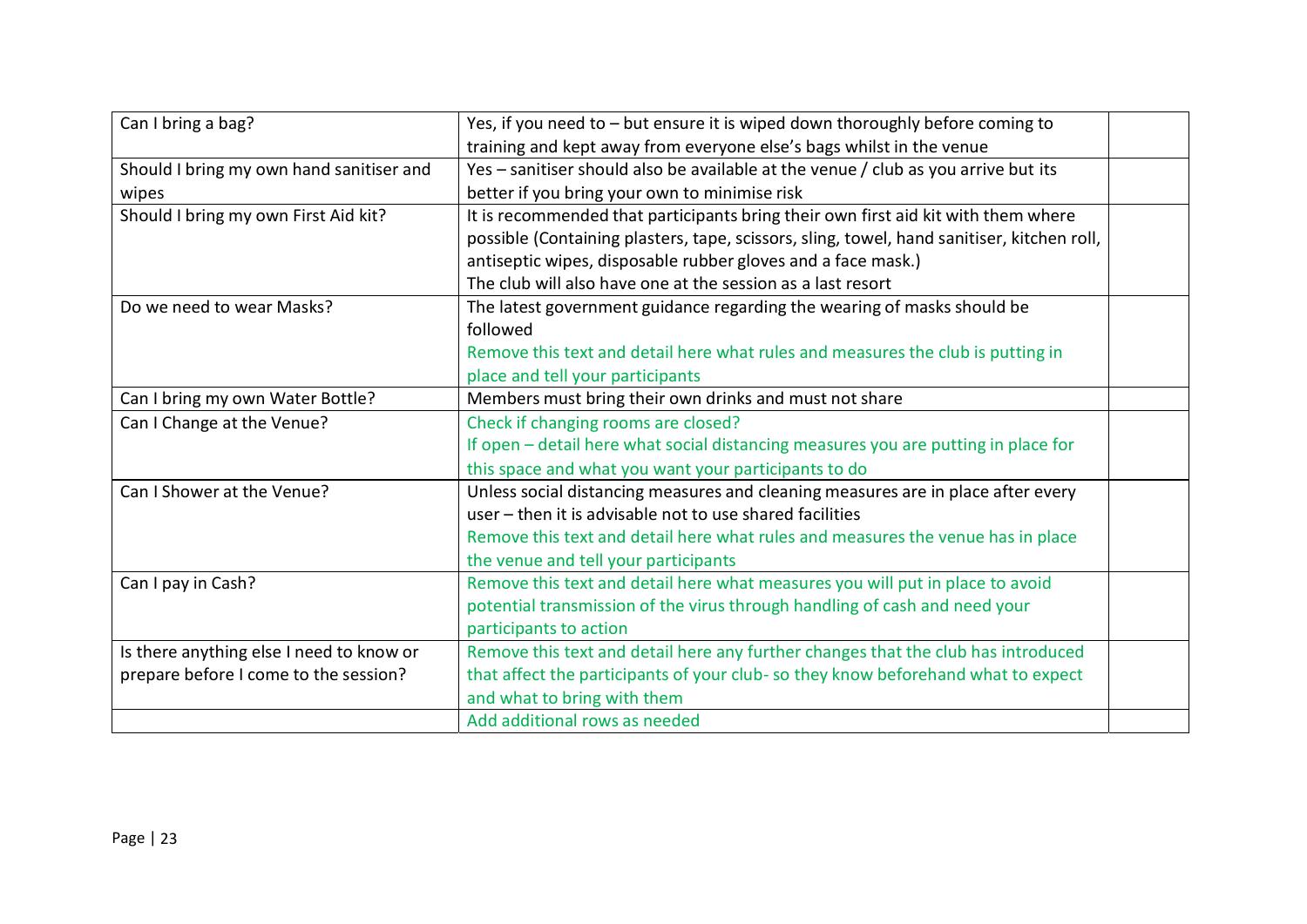| <b>TRAVELLING TO / FROM THE</b>                                                 |                                                                       |              |
|---------------------------------------------------------------------------------|-----------------------------------------------------------------------|--------------|
| <b>CLUB</b>                                                                     |                                                                       |              |
| Club information about new Controls Measures and changes to Arrival & Departure |                                                                       |              |
| <b>Control Measures</b>                                                         | <b>Effect on Club participants</b>                                    | <b>Check</b> |
| How should I get to the Venue now?                                              | People should only travel in household groups and maintain social     |              |
| (Walk/Car/Bike/Public Transport)                                                | distancing with everyone else at all times                            |              |
| Is there a specific drop off and pickup point?                                  | Remove this text and detail here new drop off and pick up measures    |              |
|                                                                                 | put in place by the venue to maintain social distancing at all times  |              |
| Where do we Park if we are driving?                                             | Remove this text and detail here parking and arrival measures put in  |              |
|                                                                                 | place by the venue to maintain social distancing at all times         |              |
| What if my lift is late?                                                        | Remove this text and detail here where people should wait for pick up |              |
|                                                                                 | that meets social distancing rules                                    |              |
| What if I am Under 18 and left alone at the venue?                              | Remove this text and detail here what safeguarding, supervision       |              |
|                                                                                 | measures you will put in place to ensure the safety and social        |              |
|                                                                                 | distancing of younger and vulnerable participants                     |              |
| Is there anything else I need to know about getting                             | Remove this text and add anything extra, unique to this venue that    |              |
| to/from the venue?                                                              | people should know about - add extra rows as needed                   |              |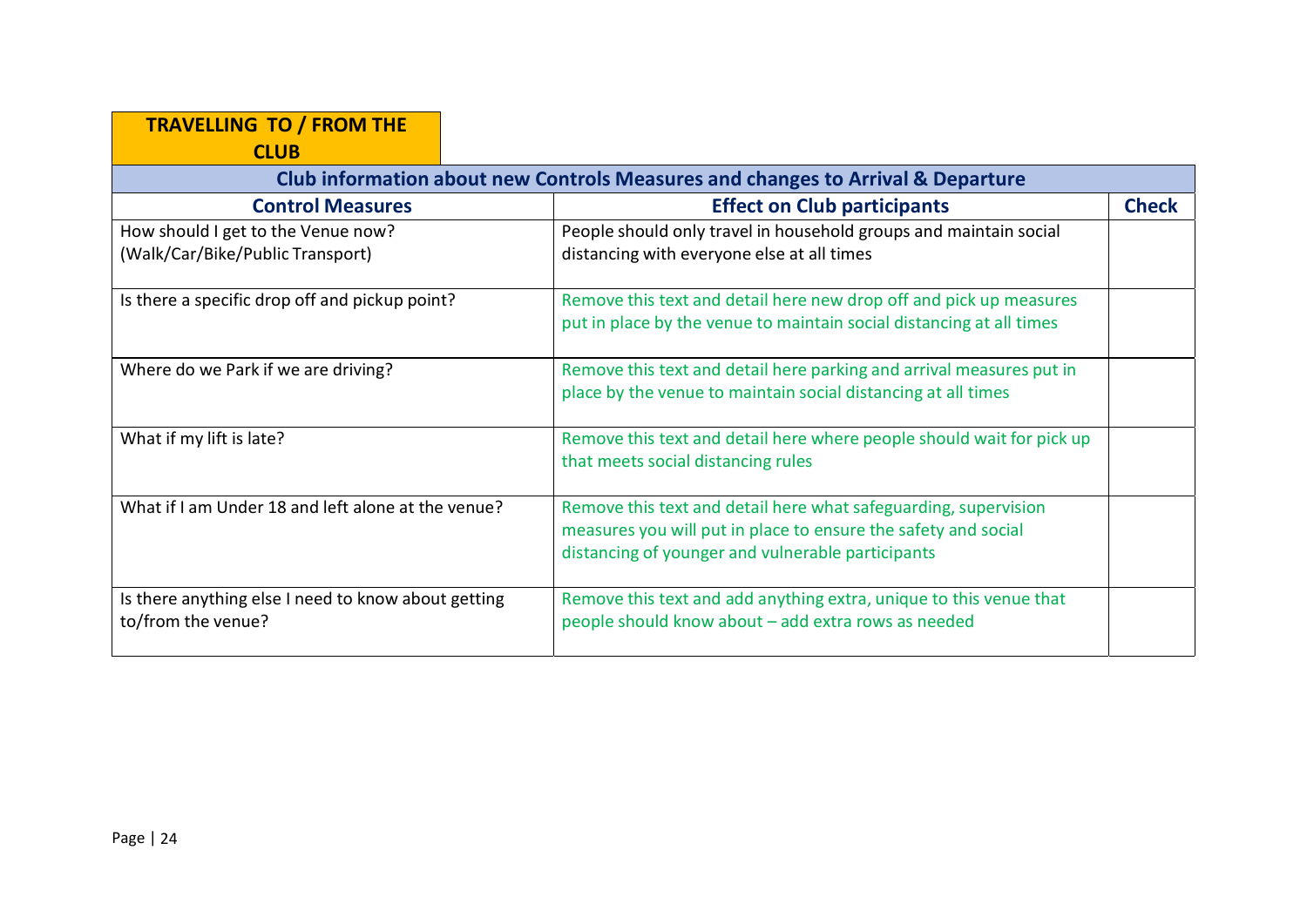| <b>ENTRY / EXIT AND USE OF THE</b><br><b>VENUE</b>                                                           |                                                                                                                                                                                                                                                                                                                                                                                    |              |  |
|--------------------------------------------------------------------------------------------------------------|------------------------------------------------------------------------------------------------------------------------------------------------------------------------------------------------------------------------------------------------------------------------------------------------------------------------------------------------------------------------------------|--------------|--|
| <b>Control Measures in place at the Venue</b>                                                                |                                                                                                                                                                                                                                                                                                                                                                                    |              |  |
| <b>Control Measures</b>                                                                                      | <b>Effect on Club participants</b>                                                                                                                                                                                                                                                                                                                                                 | <b>Check</b> |  |
| Are there any Control Measures on entry to the Venue?                                                        | Remove this text and detail here what measures the venue have put in<br>place to ensure social distancing at the main entrance to the venue<br>including what signage, safety barriers and other items (such as hand<br>sanitiser) that might be different from what the participant is used to<br>seeing at this venue - so they know what to expect on arrival and what<br>to do |              |  |
| Are there any Control Measures inside the Venue<br>layout?                                                   | Remove this text and detail here what measures the venue have put in<br>place to ensure social distancing within the venue - including what<br>signage, safety barriers and other items that might be different from<br>what the participant is used to seeing at this venue - so they know<br>what to expect and what to do to reach your class location                          |              |  |
| Can the changing rooms be used?<br>Are there any Control Measures inside the Venue<br><b>Changing Rooms?</b> | Remove this text and detail here what measures the venue have put in<br>place to ensure social distancing in changing rooms that might be<br>different from what the participant is used to seeing at this venue - so<br>they know what to expect on arrival and what to do.<br>Are the changing rooms closed? - If so, detail this here                                           |              |  |
| Is there a special process for Emergency Evacuation?                                                         | Remove this text and detail here                                                                                                                                                                                                                                                                                                                                                   |              |  |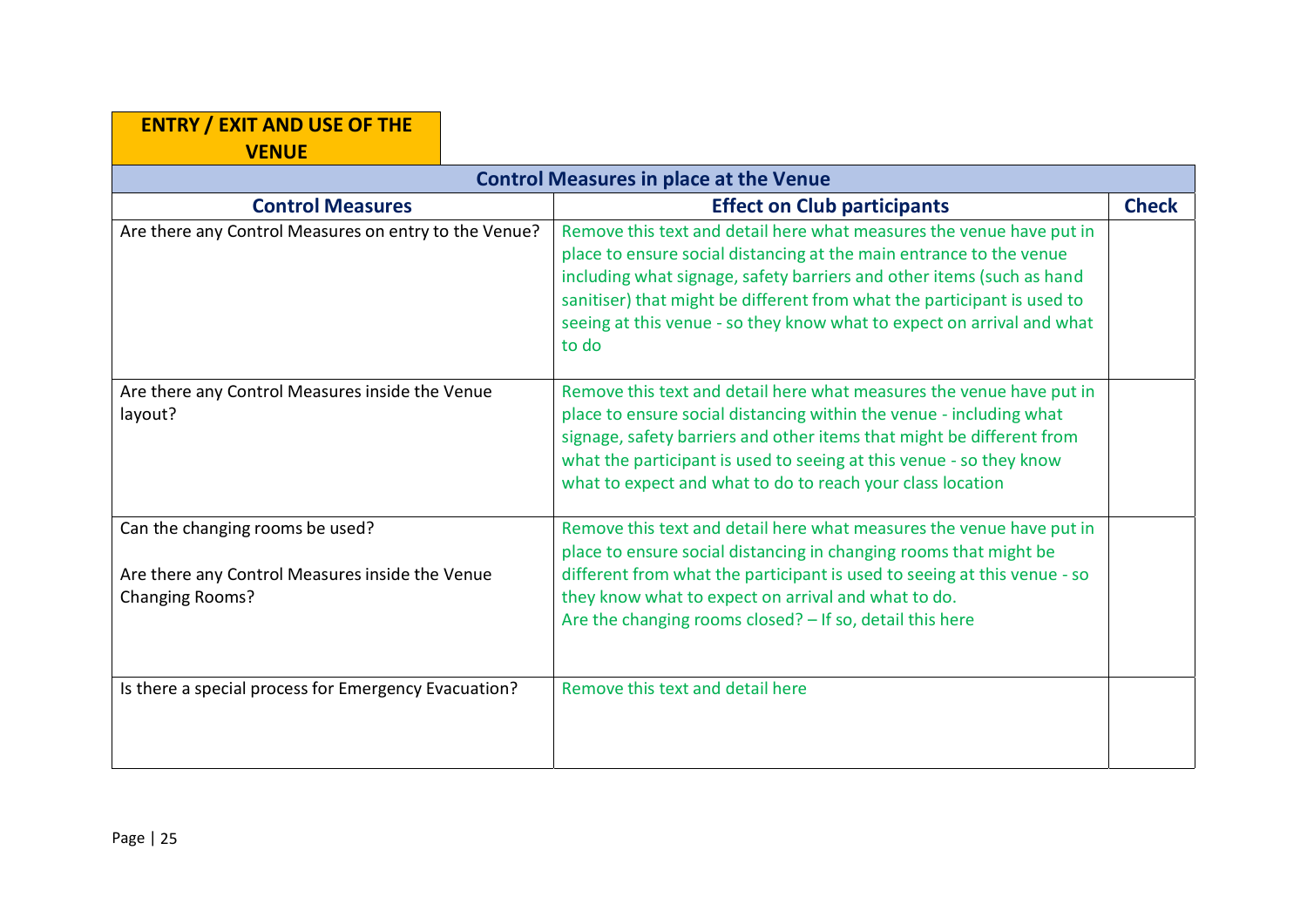| Are there any Control Measures inside the Venue<br>Toilets?    | Members are advised to go to the toilet before they leave home<br>Remove this text and also detail here what measures the venue have<br>put in place to ensure social distancing and hygiene in the toilet areas -<br>so they know what to expect and what to do |  |
|----------------------------------------------------------------|------------------------------------------------------------------------------------------------------------------------------------------------------------------------------------------------------------------------------------------------------------------|--|
| Can the Venue Showers be used?                                 | Unless social distancing measures and cleaning measures are in place<br>after every user - then it is advisable not to use shared facilities                                                                                                                     |  |
| Are there any Control Measures for the Showers?                | Remove this text and detail here what rules and measures the venue<br>has in place the venue and tell your participants - so they know what<br>to expect and what to do                                                                                          |  |
| Are refreshments available in the Venue?                       | Remove this text and detail here what is available at the venue (if<br>anything) - so participants and supporters know what to expect                                                                                                                            |  |
| Is water available in the Venue?                               | Remove this text and detail here what is available at the venue (if<br>anything) - so participants and supporters know what to expect                                                                                                                            |  |
| What happens when we leave the Venue?                          | Remove this text and detail here what measures the venue have put in<br>place to ensure social distancing at the exit to the venue including                                                                                                                     |  |
| Is there a separate exit to the way I came in?                 | what signage, safety barriers and other items (such as hand sanitiser)<br>that might be different from what the participant is used to seeing at<br>this venue - so they know what to expect on leaving and what to do                                           |  |
| What other changes to the venue affect my<br>Tae Kwon-Do club? | Remove this text and detail here any further changes that they venue<br>has introduced that affect the participants of your club-so they know<br>what to expect and what to do                                                                                   |  |
|                                                                | Add additional rows as needed                                                                                                                                                                                                                                    |  |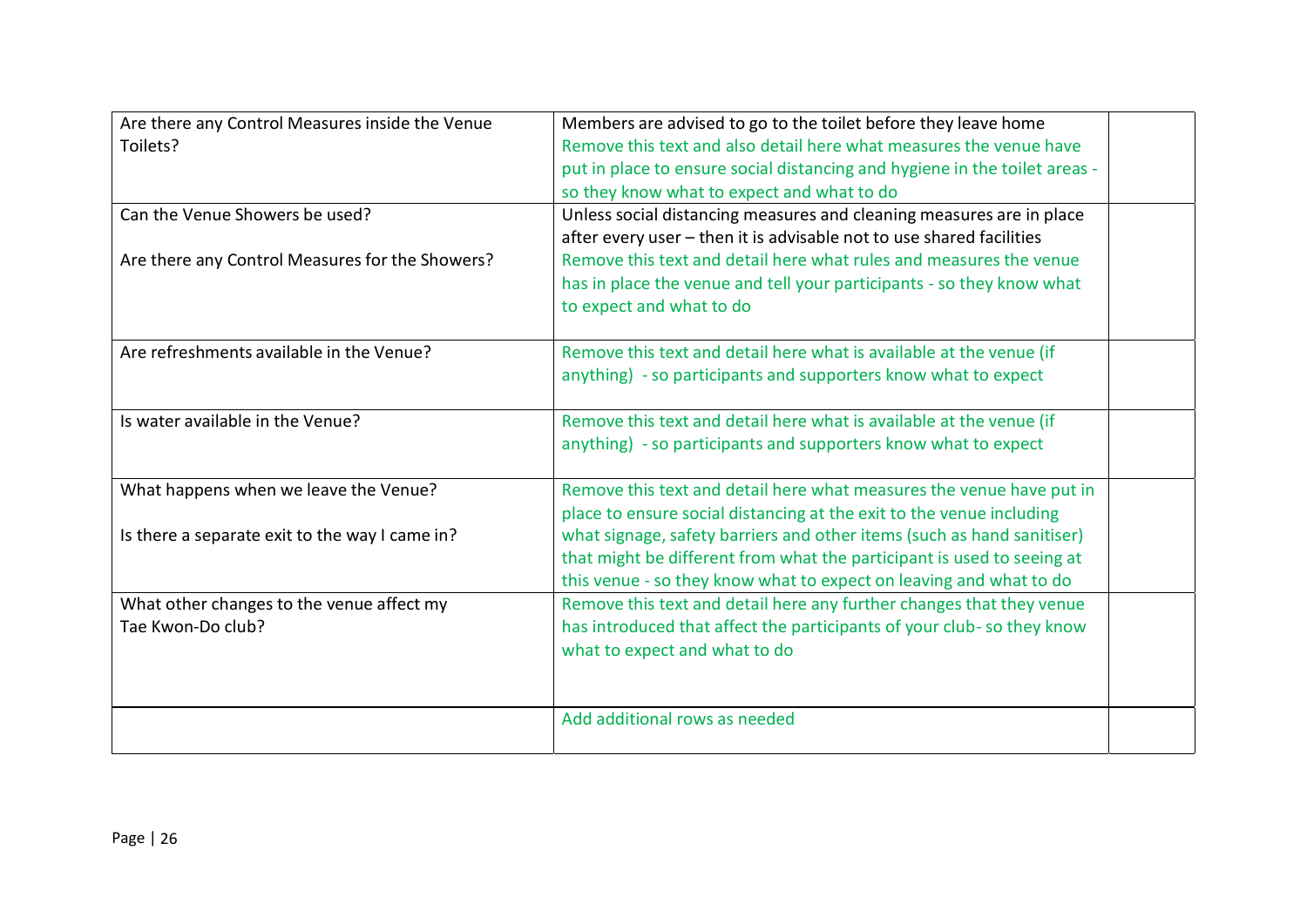#### **TAE KWON‐DO GYM MEASURES**

| Control Measures we will use in the Tae Kwon-Do Club during the Session |                                                                              |              |
|-------------------------------------------------------------------------|------------------------------------------------------------------------------|--------------|
| <b>Control Measures</b>                                                 | <b>Effect on Club participants</b>                                           | <b>Check</b> |
| Have Coaches been trained in these Risk Assessments                     | All coaches and club leaders should be fully aware of these risk control     |              |
| and implementation measures?                                            | measures and expected to apply them at all times                             |              |
|                                                                         | Remove this text and detail how you will ensure your coaching and            |              |
|                                                                         | club leadership team is fully aware of all the measures in place within      |              |
|                                                                         | this plan and their roll in implementing the measures                        |              |
| Will the club have a first aid kit                                      | The club will ensure it has an up to date, well stocked first aid kit at all |              |
|                                                                         | sessions (regardless of Covid-19 measures)                                   |              |
|                                                                         | Containing plasters, tape, scissors, sling, towel, hand sanitiser, kitchen   |              |
|                                                                         | roll, anti-septic wipes, disposable rubber gloves and a face mask.           |              |
|                                                                         | This would be used as a last resort in case the participant has not brought  |              |
|                                                                         | their own first aid kit (recommended)                                        |              |
| Do coaches and club leaders need to wear gloves?                        | When handling any shared equipment or using cleaning items, gloves           |              |
|                                                                         | should be worn and then disposed in a secure manner.                         |              |
| Will there be any Tae Kwon-Do specific Signs in place?                  | Yes - clubs should display the TAGB advisory signs within the class          |              |
| What should I do with my shoes and bag?                                 | Put them at least 1m+ away from other people's shoes and bags                |              |
| Is Hand Sanitiser available for Members use?                            | Yes - the club should provide hand sanitiser, and everyone should            |              |
|                                                                         | sanitise their hands as they enter the Tae Kwon-Do training space.           |              |
| How often will we break to clean our hands?                             | Its better if you can bring your own to minimise risk                        |              |
|                                                                         | Remove this text and detail what you are providing to participants,          |              |
|                                                                         | where it is located and what they should do                                  |              |
| Are the Mats/Floor clean?                                               | The mats or floor should be mopped between sessions                          |              |
|                                                                         | The mats or floor should be spot cleaned during sessions where sweat         |              |
|                                                                         | or other bodily fluids are apparent that could contain the virus.            |              |
| How often will the Mats/Floors be cleaned?                              | Remove this text and detail what you will do to minimise the risk of         |              |
|                                                                         | virus transmission and to keep the floor clean and detail what you           |              |
|                                                                         | expect your participants to do to help with this measure                     |              |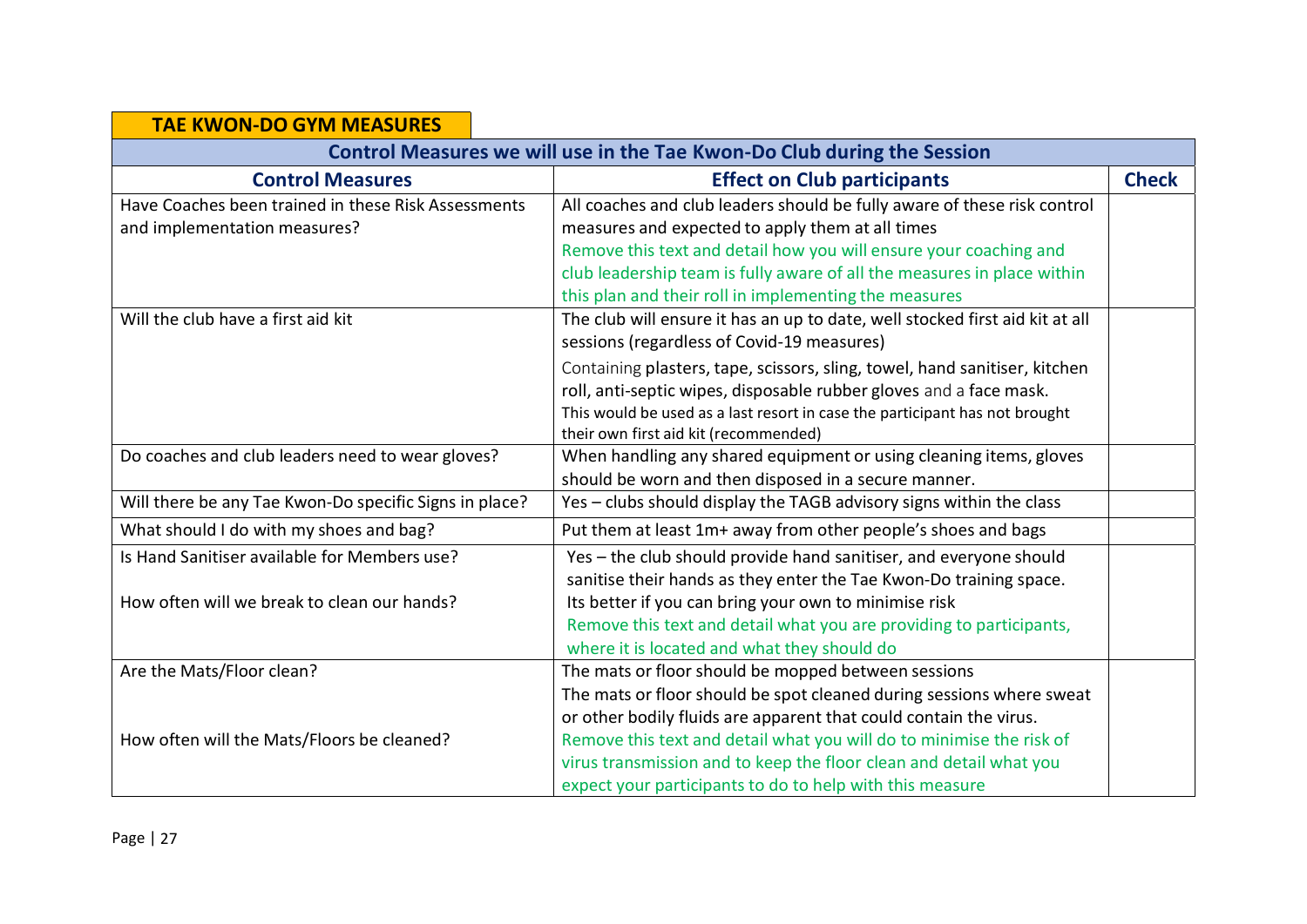| Will there be any Taped/Marked off areas I should<br>know about?         | All adult participants & coaches should be a minimum of 2 metres<br>away from anyone else whilst training who is not from their<br>household.<br>Remove this text and detail what you will do to minimise the risk of<br>virus transmission and maintain social distancing rules (e.g.: mark out<br>10ft x 10 ft participant zones on the floor)<br>Detail what you expect your participants to do to help with this |  |
|--------------------------------------------------------------------------|----------------------------------------------------------------------------------------------------------------------------------------------------------------------------------------------------------------------------------------------------------------------------------------------------------------------------------------------------------------------------------------------------------------------|--|
|                                                                          | measure                                                                                                                                                                                                                                                                                                                                                                                                              |  |
| Is the Training equipment clean?<br>How often will equipment be cleaned? | Equipment should be thoroughly disinfected & cleaned before and<br>after sessions to minimise the risk of transmission and must not be<br>shared between different household groups during sessions.                                                                                                                                                                                                                 |  |
|                                                                          | Remove this text and detail what you will do to minimise the risk of                                                                                                                                                                                                                                                                                                                                                 |  |
| Will you provide Disinfectant Wipes to clean equipment                   | virus transmission and to keep the equipment clean. Also detail what                                                                                                                                                                                                                                                                                                                                                 |  |
| etc?                                                                     | you expect your participants to do to help with this measure                                                                                                                                                                                                                                                                                                                                                         |  |
| What about waste materials that might be infected?                       | A separate bin should be provided                                                                                                                                                                                                                                                                                                                                                                                    |  |
| (e.g.: tissues, PPE etc)                                                 | Secure disposal at the end of a session should be arranged                                                                                                                                                                                                                                                                                                                                                           |  |
| Will Track & Trace apply to the Class?                                   | The club should keep a record of everyone attending each class. If any<br>participant is subsequently confirmed to have the virus, they should<br>contact the club for the list of people who they may have been in<br>contact with and inform the local authorities                                                                                                                                                 |  |
| What if things change before the next Class?                             | The club should review the most recent government guidance and<br>update the risk assessment and implementation plan accordingly. They<br>should reissue this plan to all participants each time there is a<br>significant change to the lockdown rules that could impact on the<br>safety of everyone.                                                                                                              |  |
| Are there any other measures relating to the                             | Remove this text and add details and extra rows as needed                                                                                                                                                                                                                                                                                                                                                            |  |
| Tae Kwon-Do training hall that I need to know about?                     |                                                                                                                                                                                                                                                                                                                                                                                                                      |  |
|                                                                          | Add additional rows as needed                                                                                                                                                                                                                                                                                                                                                                                        |  |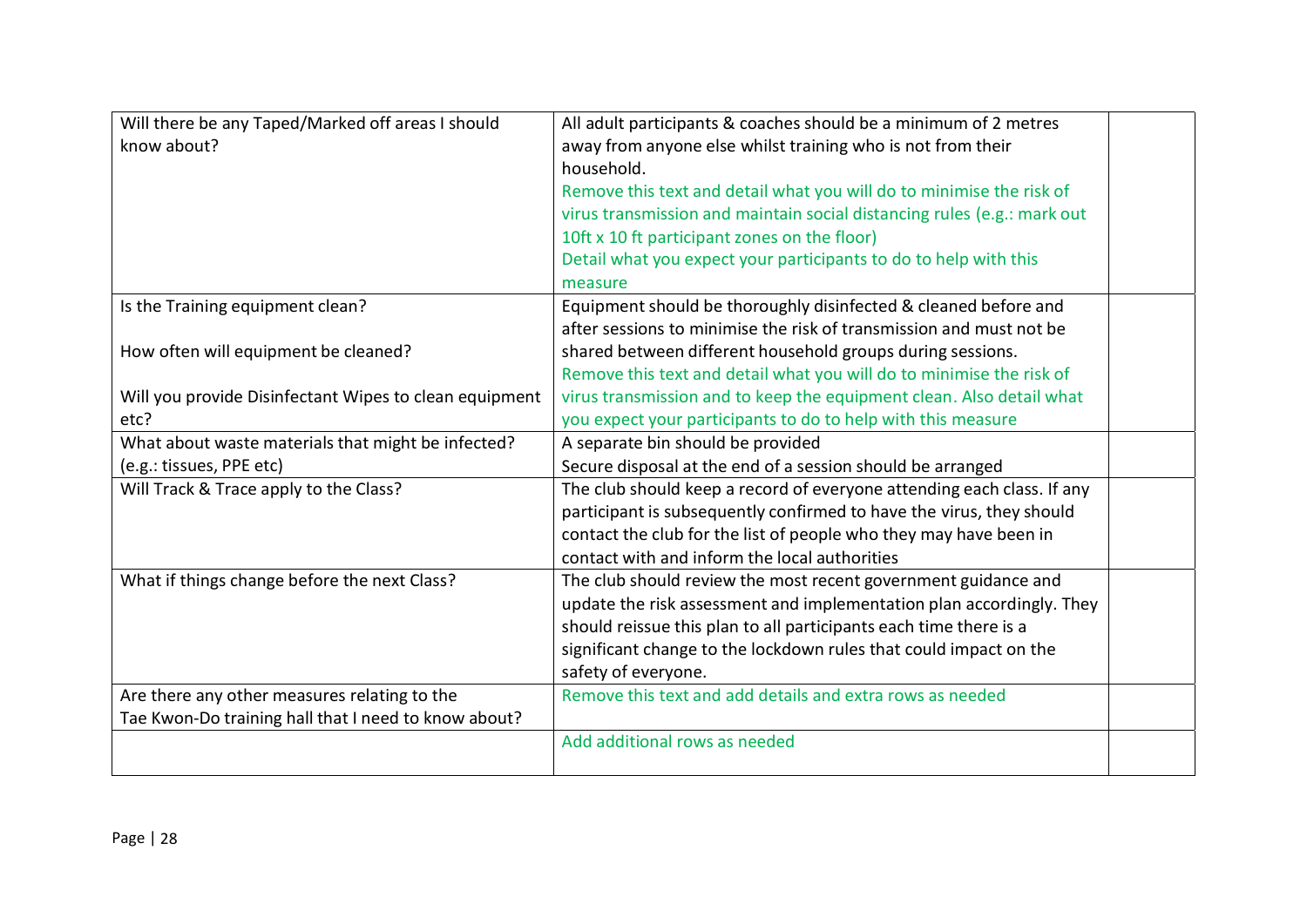| <b>TAE KWON-DO TRAINING</b>                                      |                                                                                                                                                                                                                                               |              |
|------------------------------------------------------------------|-----------------------------------------------------------------------------------------------------------------------------------------------------------------------------------------------------------------------------------------------|--------------|
| Information on how we will practice Tae Kwon-Do during the Class |                                                                                                                                                                                                                                               |              |
| <b>Control Measures</b>                                          | <b>Effect on Club participants</b>                                                                                                                                                                                                            | <b>Check</b> |
| Warm Up/Cool Down                                                | At least 2 metres between each member front, sides and behind<br>(ideally 10ft x 10ft space per person)<br>Stretching and working singularly NOT in pairs/groups.<br>Use side by side or back-to-back when you can (rather than face to face) |              |
| Line work (on spot or up and down)                               | Maintain distancing as above                                                                                                                                                                                                                  |              |
| Patterns                                                         | Maintain distancing as above                                                                                                                                                                                                                  |              |
| <b>Free Sparring</b>                                             | Perform as shadow sparring,<br>maintain distancing as above                                                                                                                                                                                   |              |
| 1-4-1 Sparring                                                   | Perform as line work,<br>maintain distancing as above                                                                                                                                                                                         |              |
| <b>Set Sparring</b>                                              | Maintain 2 metre distancing and perform as linework                                                                                                                                                                                           |              |
| Self-Defence                                                     | Not currently permitted in Phase 0                                                                                                                                                                                                            |              |
| <b>Breaking</b>                                                  | Not currently permitted in Phase 0                                                                                                                                                                                                            |              |
| Pad Kicking<br>(e.g. Paddles/Bats, bob, bags etc.)               | Not currently permitted in Phase 0                                                                                                                                                                                                            |              |
| Club Gradings and other Assessments                              | Only in accordance with all the above restrictions                                                                                                                                                                                            |              |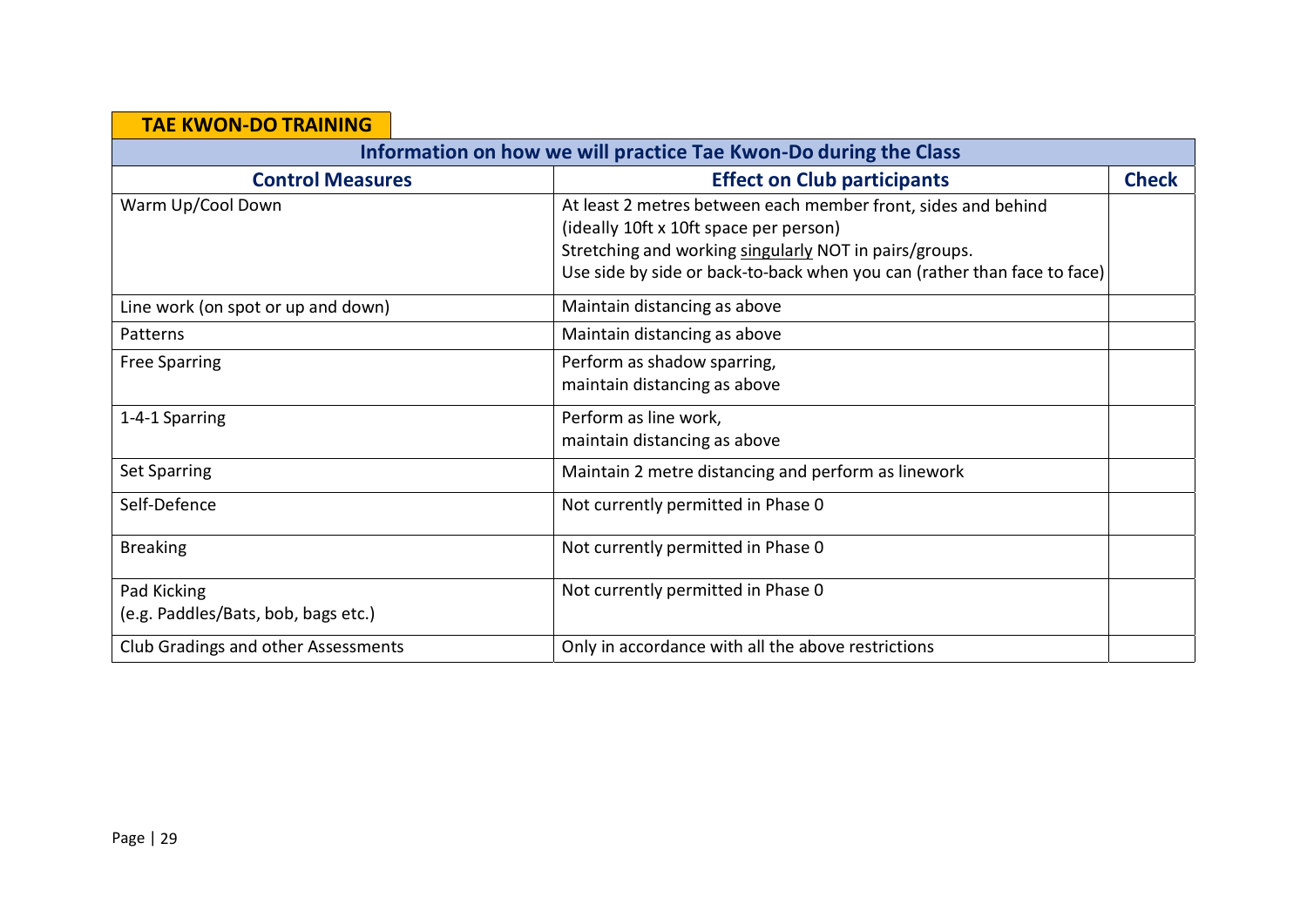## **10. COVID‐19 FIRST AID PROTOCOL**

## **Introduction**

All clubs have a duty of care to participants taking part in a Tae Kwon‐Do activity.

This responsibility does not disappear due to social distancing measures. Clubs should adopt the following additional Covid‐19 protocols for dealing with injuries in the class setting and that abide by government social distancing and hygiene rules.

Clubs should ensure that these measures are part of the implementation plan and reducing the risk of Covid‐19 being transmitted.

## **First Aid**

### **First Aid Qualifications**

The club must ensure anyone administering first aid has up to date minimum qualifications .

#### **Personal Protection Equipment (PPE)**

The club must ensure they have face masks and disposable gloves available for anyone who is going to administer first aid. Once used these should be disposed of within a second skin sealed bag and in a safe and hygienic manner to prevent any possible transmission.

#### **Clubs should ensure they have a few masks and gloves available at every session**

#### **Club First Aid Kit**

The club must ensure they have an up to date, well stocked first aid kit at all sessions . (regardless of Covid‐19 measures)

#### **Individuals or Household groups:**

It is recommended that participants bring their own first aid kit with them where possible (Containing plasters, tape, scissors, sling, towel, hand sanitiser, kitchen roll, anti‐septic wipes, disposable rubber gloves and a face mask).

## **Reporting an Injury:**

- All injuries and treatment, however minor must be recorded in the club accident book.
- All accidents, requiring medical attention or hospitalisation must be reported to TAGB Tae Kwon‐Do on the official accident forms as soon as possible after the accident has occurred.
- The accident reporting form can be requested by contacting your Area Representative.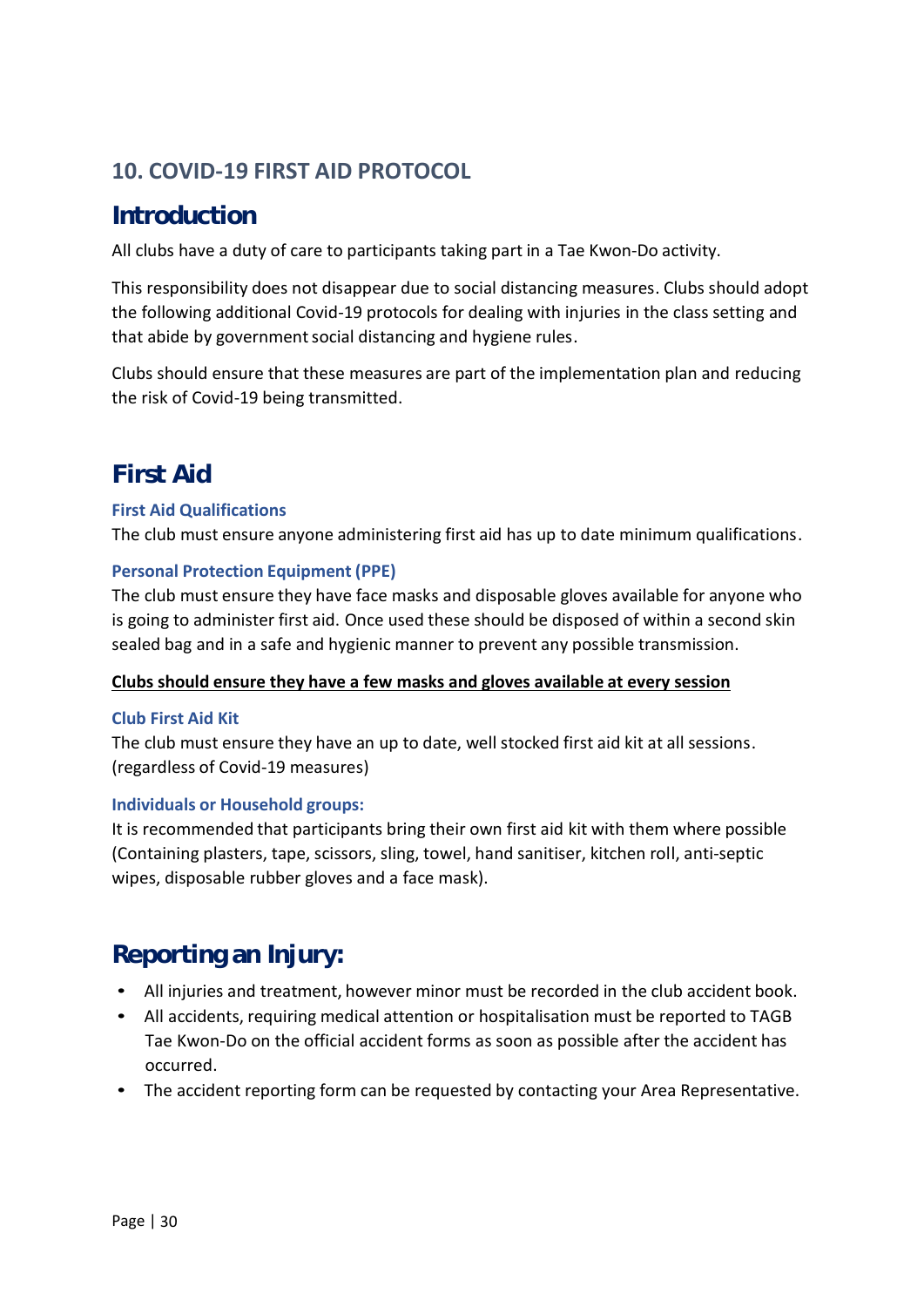## **11. WHAT COULD A GOOD COVID‐19 SECURE SESSION LOOK LIKE?**

Tae Kwon‐Do coaching, like everything else, will need to adapt to operate safely under the Covid‐19 pandemic restrictions. These measures may be with us for some time so clubs should think about new ways to deliver their Tae Kwon‐Do content to members, that adhere to the most recent government social distancing rules (and as applied at the time by each Home Nation as they might be a little different!). All measures are aimed at mitigating against the possible transmission of the virus.

## **Delivering a Covid‐19 Secure Tae Kwon‐Do Session**

#### **Pre‐Class**

- Members have been advised of Covid‐19 arrangements before they arrive
- Class times and sizes adjusted to meet current social distancing needs (10ft x 10ft per participant) and segregation of adults and children U18
- Mats have been cleaned with disinfectant (1000ppm Chlorine)
- Pads/Equipment has been cleaned with 60% Alcohol wipes
- Signage erected if needed
- Warning Tape laid if needed
- Members travel to Class by the method giving least risk of contracting the virus (Walking/Cycling/Private Car)

#### **On arrival**

- Members arrive on time at the pre-agreed session time
- Members come ready dressed for the Class (i.e. in Doboks)
- Members do bring their own labelled Water Bottle
- Members do bring their own first aid kit if possible
- Members keep a 2m distance from all other users when moving around the venue
- Members clean their hands with Sanitiser on entering the Training Room
- Doors are kept open to maintain ventilation and stop further touch points
- Payments are contactless or delivered in sealed and labelled envelopes
- Spectators are not allowed unless in a safeguarding capacity
- Members may wear Masks and/or Gloves if they so wish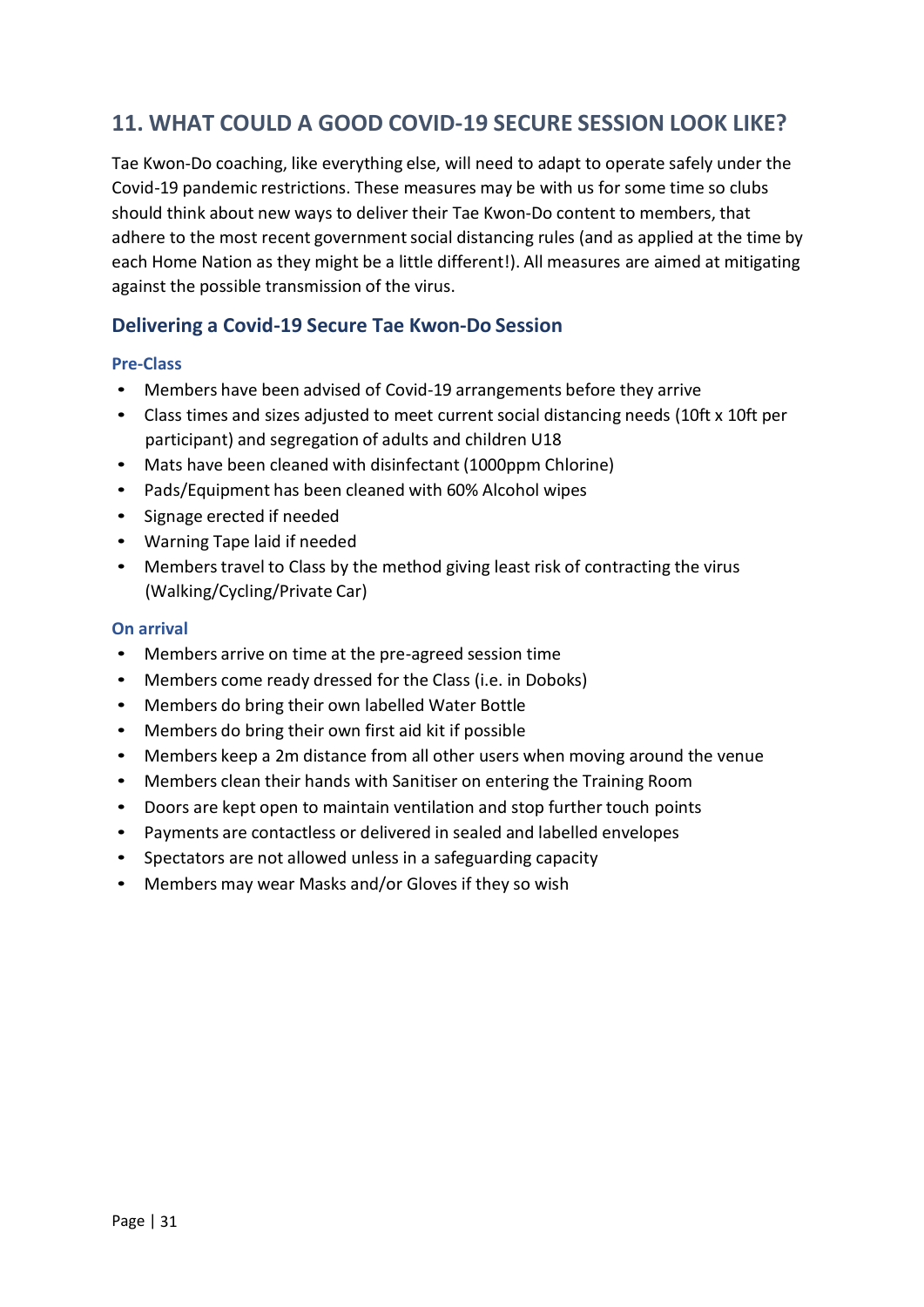### **Training**

- Class sizes are adjusted to allow 2m distance in all directions (10ft x 10ft square per participant)
- Children and Members from the same household may distance as normal
- Class Activity follows the TAGB Tae Kwon‐Do Specific Activity Risk assessment
	- o No contact or sparring
	- o Always more than a minimum 2m distance from others
- Equipment is cleaned after each use by a person or group
- Any spillages are cleaned
- Use of toilets allowed only in accordance with Venue instructions
- Members to minimise contact with all surfaces as much as possible and use wipes to clean

#### **On Leaving**

- Members must take all their possessions with them
- Members clean their hands with Sanitiser on leaving Training Hall
- Members leave the Venue immediately
- Members whose lift is late wait in a safe place at 2m
- Members under 18 will wait with the Instructor until collected (at a 2m metre distance)

#### **After Session**

- Mats/Floor is cleaned
- Equipment is wiped clean
- Session is reviewed and any modifications for next session advised to Members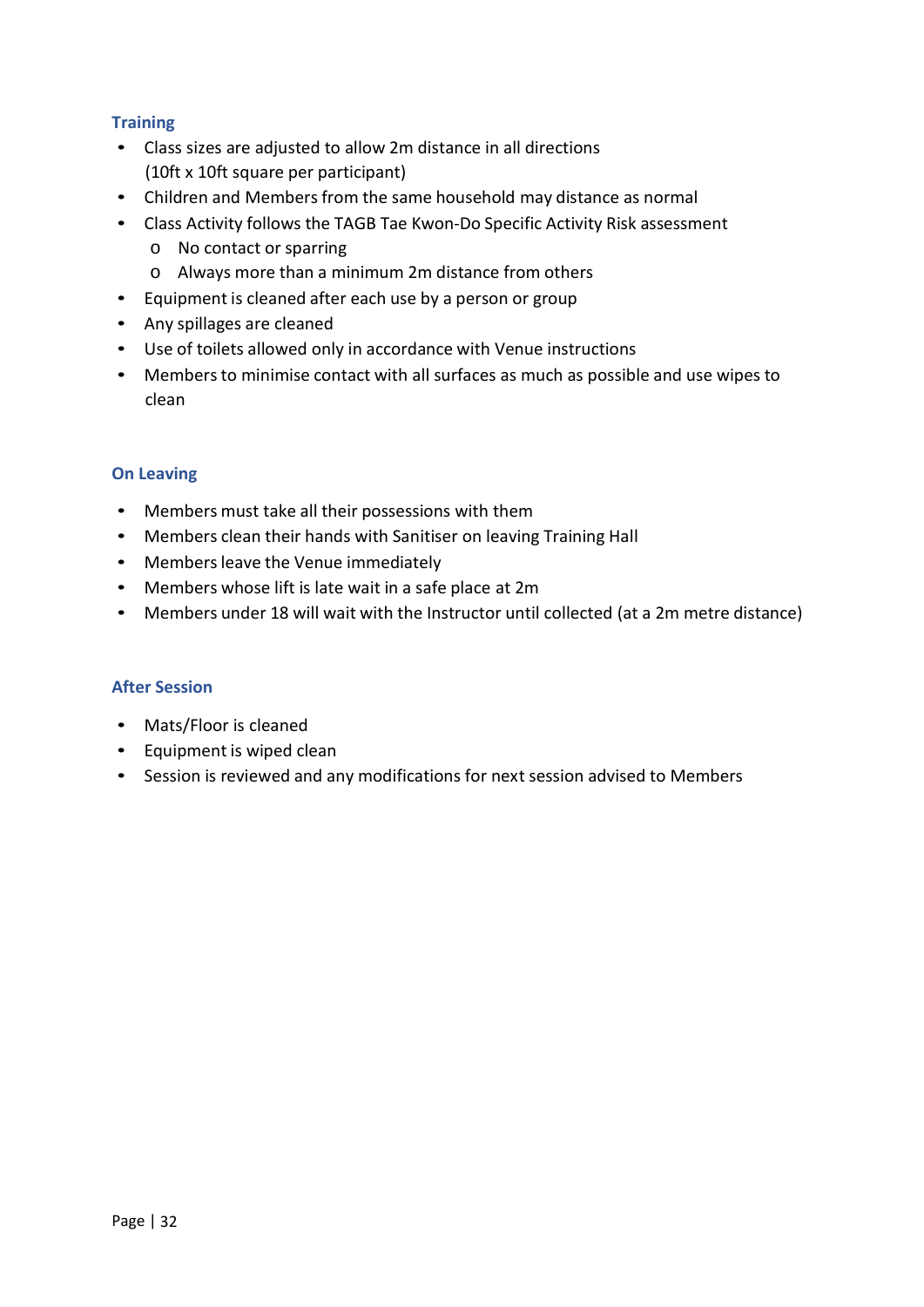## **12. THE "NEW NORMAL"**

### **Delivering Tae Kwon‐Do core learning differently**

An innovative way to approach this, as class sizes need to be smaller to conform to current social distancing or adult / child rules, could be to deliver some core learning remotely and **in advance**, maybe on a weekly or fortnightly basis, thereby freeing up the valuable "in person" live sessions for review, feedback and any assessment work clubs might want to do.

For example – coaches could:

- Hold more weekly **"online sessions** and deliver the core learning content that way
- And/or create weekly **pre‐recorded learning content** videos to share with your members
- Set members weekly / fortnightly **self‐training tasks and goals**
- **Prepare your members for the live sessions** give them notice of what you will be doing at the live sessions, what they will be expected to show you, and encourage them to practice these elements in advance (almost like a mini‐test every week\*)

#### **Using the live sessions only for review, feedback & assessment**

Plan your smaller / shorter live sessions better and focus on:

- **Recapping** on the key elements of the **core learning** delivered in advance
- Spend time getting **feedback from members** on the advance learning ‐ what worked well / what could have been done differently (this is easier in the smaller groups and provides opportunities for the social interaction people crave)
- **Testing members on their advance learning\*** (check they have done and understood it ‐ and ask them to demonstrate)

### **This format can be extended to include formal assessments such as reaching milestones or even for gradings at intervals.**

#### **Delivering Tae Kwon‐Do Outdoors**

If the lockdown measures mean it is very difficult to hold viable sessions indoors , think about taking your sessions outdoors where space is less of an issue and recent restriction relaxations permit.

Whilst this presents challenges, namely the weather!.........you might be able to innovate and come up with local outdoor spaces that allow you to run sessions.

Remember though that you must conduct a standard risk assessment on the space you plan to use and ensure it is fit for purpose, safe from obstacles and fall hazards and meets the needs of the participants.

Your TAGB insurance is valid as long as clubs do this – but is not valid if you don't risk assess the space as you would do for any training location.

#### **AND ANY OUTDOOR SESSION MUST FOLLOW THE COVID‐19 SAFETY RULES TOO!**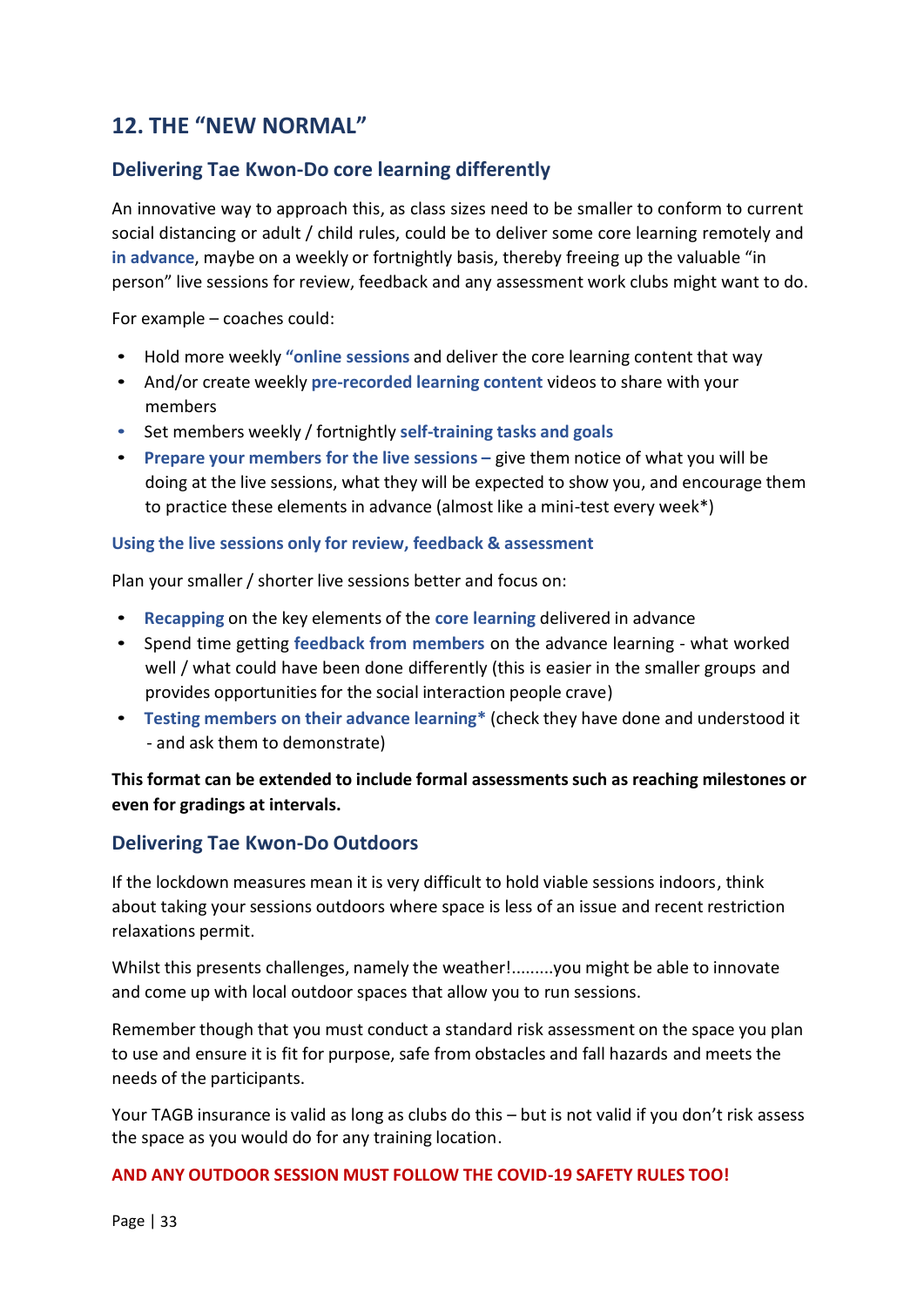## **13. COVID‐19 INCIDENT RESPONSE**

So clubs are prepared and know what to do if they suspect somebody at their session may have the virus, or possibly starts to display symptoms at a class, or in the event that the club is informed that a previous attendee has received a positive test result – clubs should have a simple virus response plan in place.

Clubs should ensure they follow these 3 simple steps:

- **Keep a detailed record of all people attending each session along with contact details.**
	- ‐ It is important to know which people attended each particular session, so a detailed attendance register is important in case a track & trace process is needed. (Clubs must keep these personal details secure in line with GDPR policies)
	- ‐ In the case of children or vulnerable adults, the contact details of a parent or guardian should be collected.
- **In the unlikely event that a participant or anyone else within your training environment displays symptoms during a session**
	- They should immediately stop, leave the venue and isolate at home
	- ‐ All surfaces and equipment that the individual may have come into contact with should be thoroughly cleaned immediately
	- ‐ They should be given a strong recommendation to contact the local Covid‐19 testing agency and arrange a test (usually done online).
	- ‐ Clubs should make a note of the individual and the date / time of the incident
	- ‐ Clubs should follow up with the individual and check the test result. If positive, ascertain if the local track and trace team require details of the other people attending the specific session.

*(It is almost certain that the virus was contracted much earlier at another location but it's important to have details ready for track & trace officials)*

#### • **If a previous attendee contacts the club to notify that they have tested positive**

- ‐ Clubs should ask the individual if track & trace officials require details of other session attendees that were at the club at the same time most recently.
- Personal details should not be released unless for this purpose and with the permission of the people involved.

(Sharing of phone numbers and other personal information should always be considered against the backdrop of Safeguarding children and vulnerable adults. Clubs can only share information when proportionate and safe to do so and for a specific urgent reason.

(**Children's personal phone details should never be shared)**